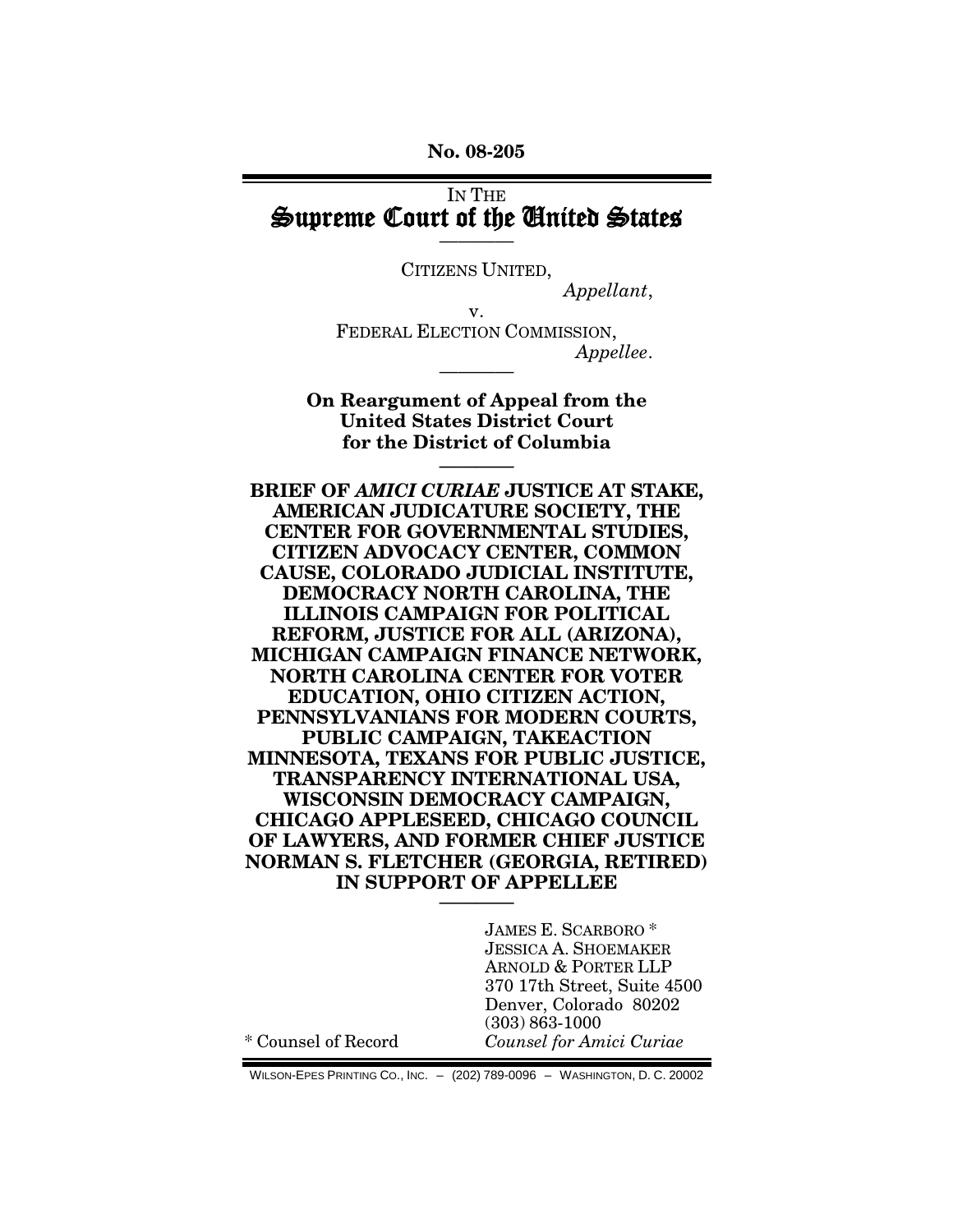# TABLE OF CONTENTS

|                                                                                                                                     | Page           |
|-------------------------------------------------------------------------------------------------------------------------------------|----------------|
|                                                                                                                                     | $\mathbf{ii}$  |
| INTEREST OF AMICI CURIAE                                                                                                            | $\mathbf{1}$   |
| SUMMARY OF ARGUMENT                                                                                                                 | $\overline{2}$ |
|                                                                                                                                     | 3              |
| THIS COURT'S DECISION WILL<br>$I_{\cdot}$<br>AFFECT JUDICIAL SELECTION IN<br>THE MAJORITY OF STATES                                 | 3              |
| II. UNREGULATED CORPORATE TREA-<br>SURY SPENDING IN<br><b>JUDICIAL</b><br>ELECTIONS WOULD ERODE JUDI-                               | 11             |
| A. The Public Believes That Money<br>Spent In Campaigns Influences<br>Judges' Decisions In Particular                               | 13             |
| B. There Is A Substantial Risk That<br>Money Spent In Campaigns Affects                                                             | 15             |
| C. Litigants, Including Corporations,<br>Feel Undue Pressure To Spend<br>Money In Campaigns When Finance<br>Regulations Are Removed | 17             |
| III. EXPANDING CORPORATE<br>TREA-<br>SPENDING IN JUDICIAL<br>SURY<br>ELECTIONS WOULD<br><b>INCREASE</b>                             |                |
| CAPERTON DUE PROCESS CLAIMS                                                                                                         | 18             |
|                                                                                                                                     | 20             |
|                                                                                                                                     | 1a             |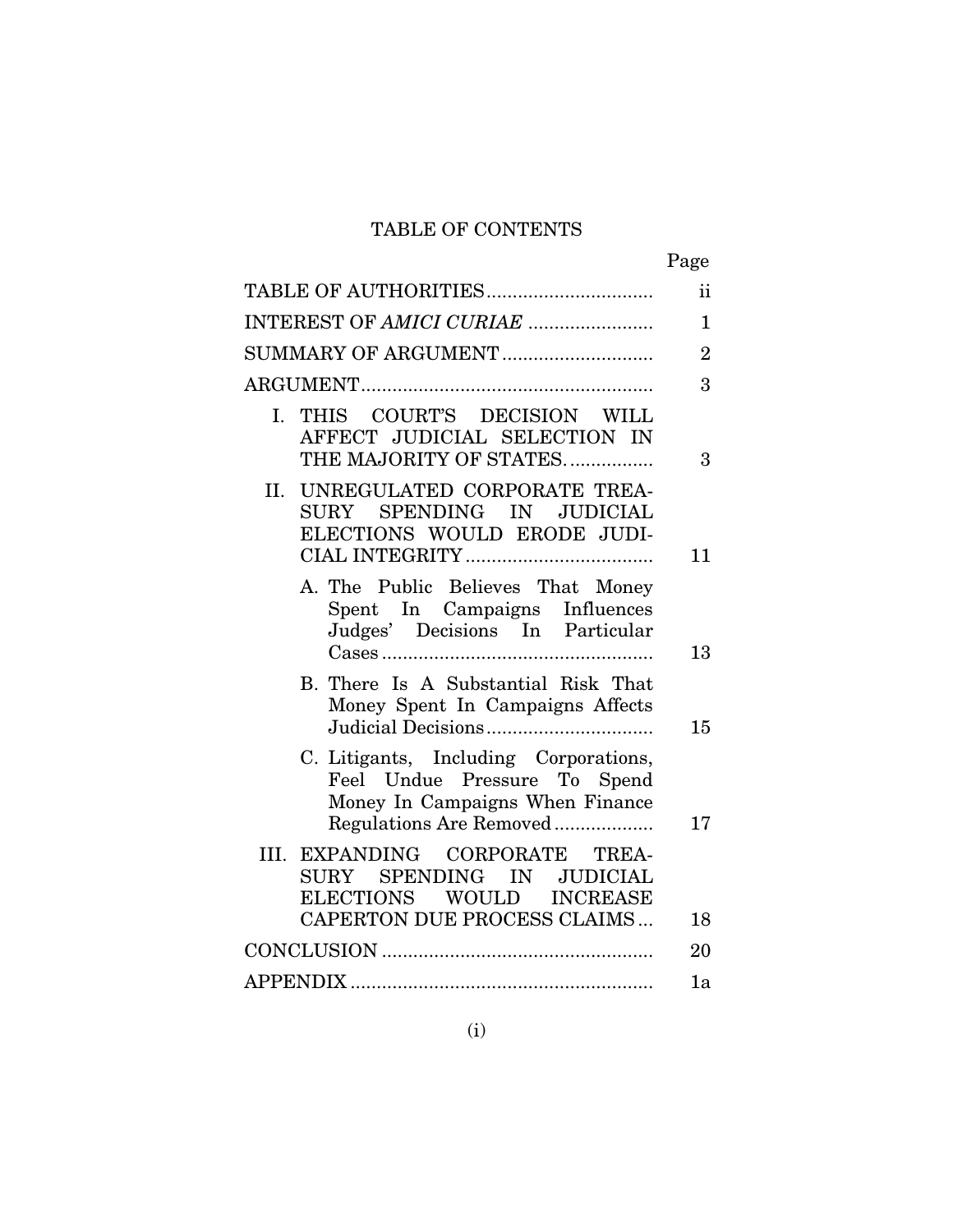### TABLE OF AUTHORITIES

 $\begin{tabular}{cc} \textbf{CASES} & \textbf{Page(s)}\\ \end{tabular}$ 

| Caperton v. A.T. Massey Coal Co., Inc., 129<br>Commonwealth Coatings Corp. v. Cont'l<br>12<br>Dimick v. Republican Party of Minnesota,<br>17<br>FEC v. Massachusetts Citizens for Life,<br>Inc., 479 U.S. 238 (1986) 12, 16<br>McConnell v. Federal Election Commis-<br>Republican Party of Minnesota v. White,<br>536 U.S. 765 (2002)11, 13, 16 | Austin v. Michigan Chamber of Commerce, |
|--------------------------------------------------------------------------------------------------------------------------------------------------------------------------------------------------------------------------------------------------------------------------------------------------------------------------------------------------|-----------------------------------------|
|                                                                                                                                                                                                                                                                                                                                                  |                                         |
|                                                                                                                                                                                                                                                                                                                                                  |                                         |
|                                                                                                                                                                                                                                                                                                                                                  |                                         |
|                                                                                                                                                                                                                                                                                                                                                  |                                         |
|                                                                                                                                                                                                                                                                                                                                                  |                                         |
|                                                                                                                                                                                                                                                                                                                                                  |                                         |
|                                                                                                                                                                                                                                                                                                                                                  |                                         |
|                                                                                                                                                                                                                                                                                                                                                  |                                         |
|                                                                                                                                                                                                                                                                                                                                                  |                                         |
|                                                                                                                                                                                                                                                                                                                                                  |                                         |
|                                                                                                                                                                                                                                                                                                                                                  |                                         |
|                                                                                                                                                                                                                                                                                                                                                  |                                         |
|                                                                                                                                                                                                                                                                                                                                                  |                                         |

### **STATUTES**

Ga. Code Ann. § 21-5-41 (2006) ................... 11

# OTHER AUTHORITIES

| American Bar Association Standing                                                                                                                                                                   |    |
|-----------------------------------------------------------------------------------------------------------------------------------------------------------------------------------------------------|----|
| Committee on Judicial Independence,                                                                                                                                                                 |    |
| <b>Public Financing of Judicial Campaigns</b>                                                                                                                                                       |    |
|                                                                                                                                                                                                     |    |
| American Judicature Society, http://www.<br>judicialselection.us/judicial_selection/3, 10, 11                                                                                                       |    |
| Annenberg Public Policy Center, Public<br>Understanding of and Support for<br>the Courts (2007), available at http://<br>www.law.georgetown.edu/Judiciary/docu<br>ments/finalversionJUDICIALFINDING |    |
|                                                                                                                                                                                                     | 13 |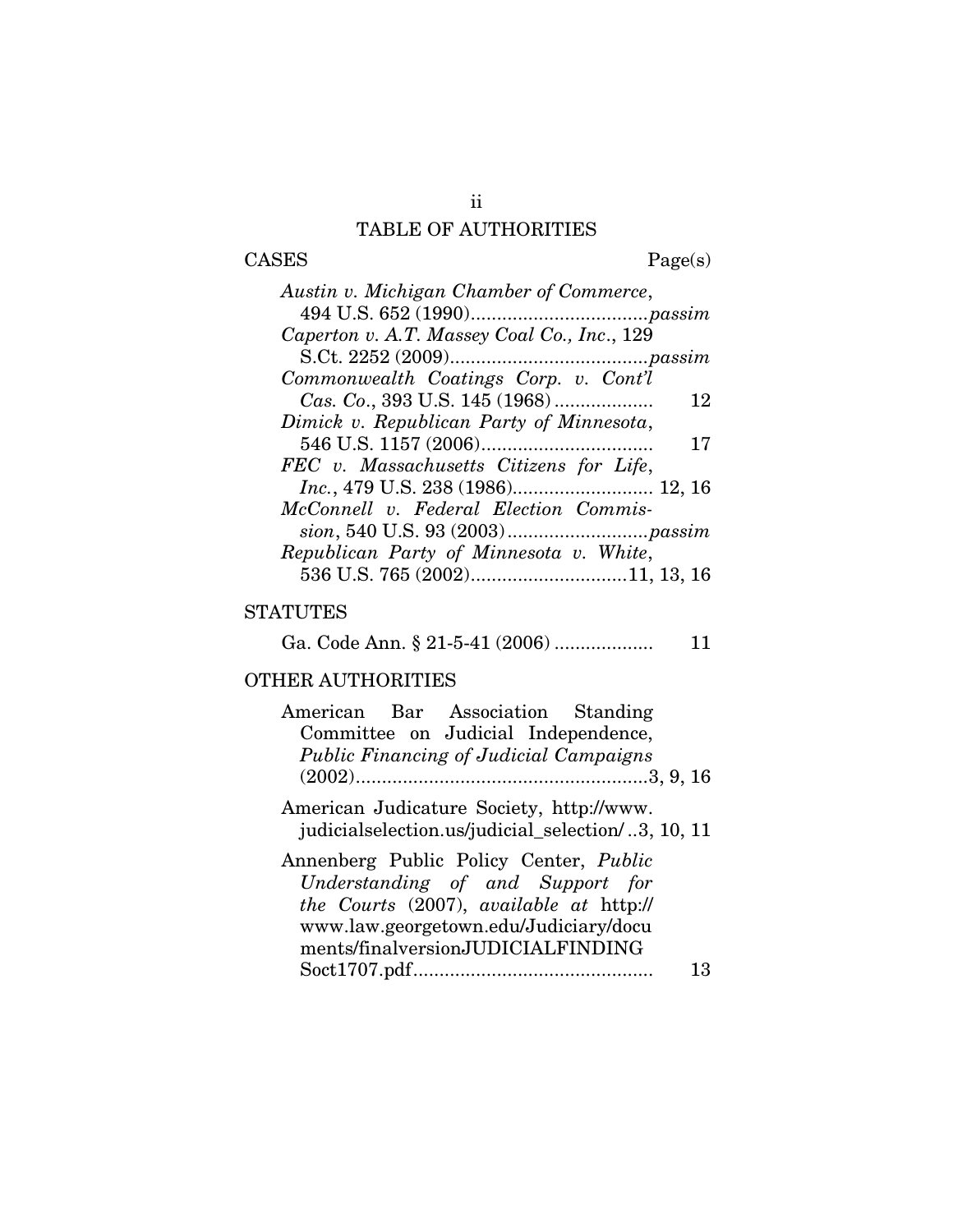| Page |
|------|

| Larry C. Berkson, American Judicature<br>Society, Judicial Selection in the United<br><i>States: A Special Report</i> (1980) (updated<br>by Rachel Caufield in 2004), available at<br>http://www.judicialselection.us/uploads/<br>documents/Berkson_1196091951709.pdf. | 3-4 |
|------------------------------------------------------------------------------------------------------------------------------------------------------------------------------------------------------------------------------------------------------------------------|-----|
| Chris W. Bonneau, The Effects of Campaign<br>Spending in State Supreme Court Elec-<br><i>tions</i> , 60 Polit. Res. Q. 489 (2007)                                                                                                                                      | 6   |
| Chris W. Bonneau, Patterns of Campaign<br>Spending and Electoral Competition in<br>State Supreme Court Elections, 25 Just.                                                                                                                                             | 6   |
| Brennan Center for Justice, Buying Time-<br>2008: Wisconsin (May 12, 2008), available<br>at http://www.brennancenter.org/content/<br>resource/buying_time_2008_wisconsin                                                                                               | 8   |
| Brennan Center for Justice, Buying Time-<br>Spending Rockets Before Elections<br>(Nov. 13, 2008), available at http://www.<br>brennancenter.org/content/resource/buyi<br>ng_time_spending_rockets_before_electi                                                        | 9   |
| Brennan Center for Justice, State Judicial<br>Elections, available at http://www.                                                                                                                                                                                      |     |
| brennancenter.org/content/section/categ                                                                                                                                                                                                                                | 9   |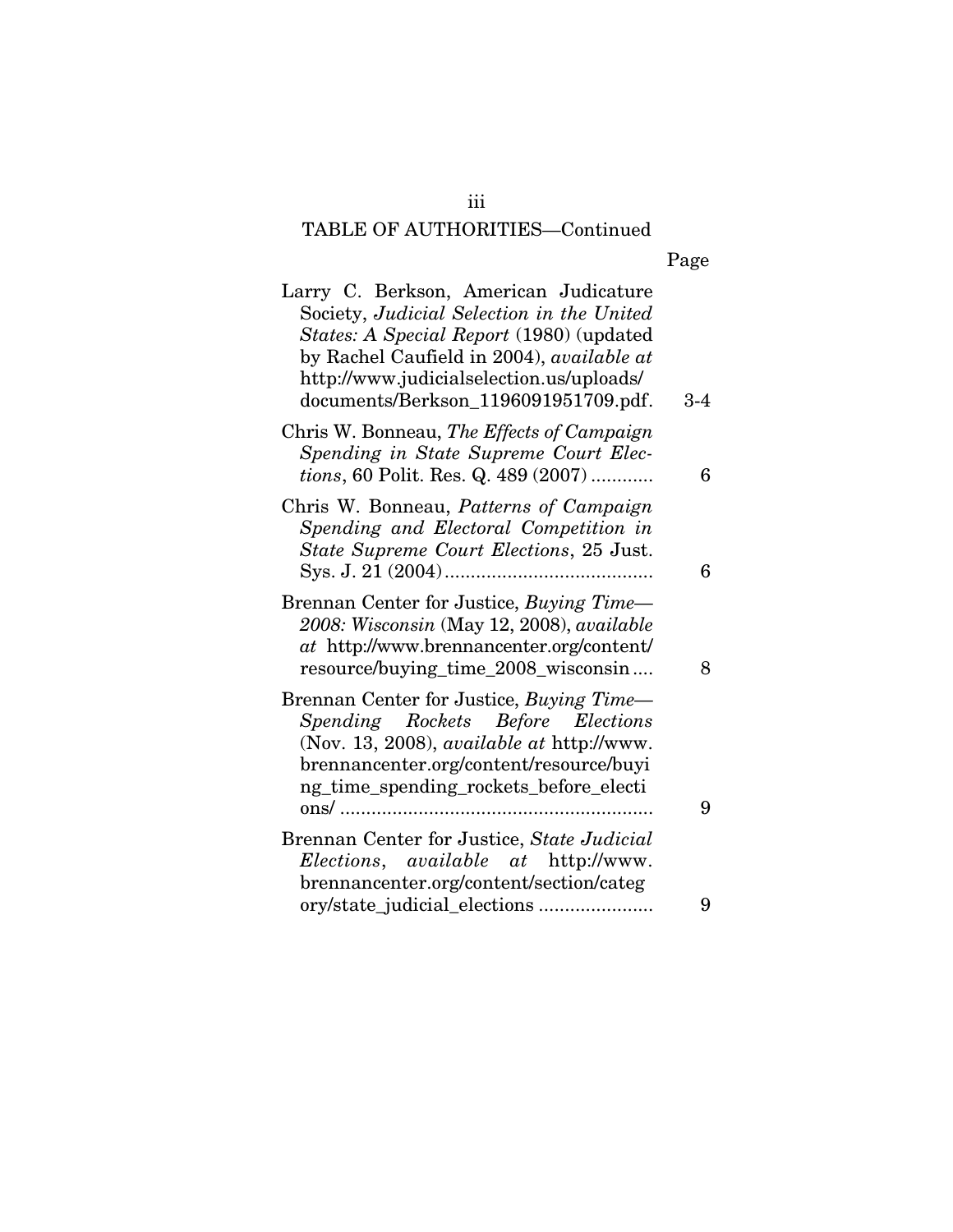Page

| Brennan Center for Justice et al., Press<br>Release, Special Interests Dominate Wis-<br>consin Airwaves in High Court Race<br>(Mar. 20, 2008), available at http://<br>brennan.3cdn.net/6dd3e14a629d0584f3_     | 8  |
|-----------------------------------------------------------------------------------------------------------------------------------------------------------------------------------------------------------------|----|
| Committee for Economic Development,<br>Justice for Hire: Improving Judicial Se-<br>lection (2002), available at http://<br>www.ced.org/images/library/reports/justi<br>ce_for_hire/report_judicialselection.pdf | 9  |
| Committee for Economic Development,<br>Brief of Amicus Curiae in Support of<br>Petitioners, Caperton v. A.T. Massey<br>Coal Co. Inc., 129 S.Ct. 2252 (2009) (No.                                                |    |
| Concerned Corporations, Brief of Amicus<br>Curiae in Support of Petitioners, Dimick<br>v. Republican Party of Minn., 546 U.S.<br>1157 (2006) (No. 05-566), 2006 WL                                              | 17 |
| Conference of Chief Justices, Brief As<br>Amicus Curiae In Support Of Neither<br>Party, Caperton v. A.T. Massey Coal Co.,<br>Inc., 129 S.Ct. 2252 (2009) (No. No. 08-                                           | 5  |
| Conference of Chief Justices, Resolution of<br>February 7, 2007, available at http://ccj.<br>ncsc.dni.us/JudicialSelectionResolutions/<br>DeclarationJudicialElections.html                                     | 5  |

iv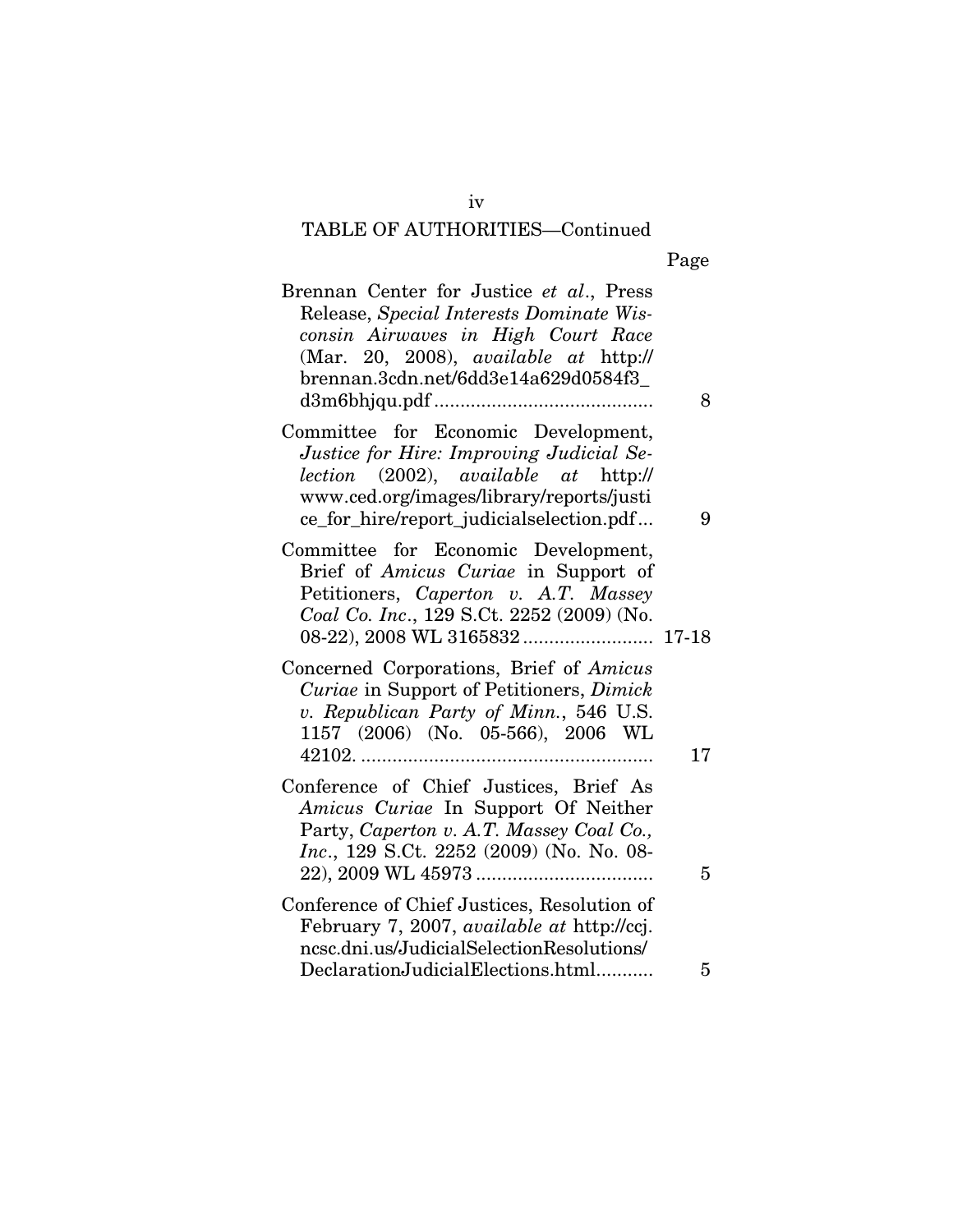Page

| Julian Eule, Crocodiles in the Bathtub:<br>State Courts, Voter Initiatives and the<br>Threat of Electoral Reprisal, 65 U. Colo.                                                                                                                                                                  | 16 |
|--------------------------------------------------------------------------------------------------------------------------------------------------------------------------------------------------------------------------------------------------------------------------------------------------|----|
| Stacy Forster, Spending in Supreme Court<br>Race Just Under \$6 Million, Milwaukee<br>J. Sentinel, Jul. 22, 2008, available at<br>http://blogs.jsonline.com/allpoliticswatch/<br>archive/2008/07/22/spending-in-supreme<br>-court-race-just-under-6-million.aspx                                 | 8  |
| Stacy Forster, WMC Ad Takes On "Loophole<br>Louie," Campaign Watchdog Raps It,<br>Milwaukee J. Sentinel, Mar. 26, 2008,<br><i>available</i> at http://blogs.jsonline.com/<br>allpoliticswatch/archive/2008/03/26/wmc<br>-ad-takes-on-quot-loophole-louie-quot-<br>campaign-watchdog-raps-it.aspx | 8  |
| Georgia State Ethics Commission, Memo-<br>randum of February 24, 2009, available<br>http://ethics.georgia.gov/references/<br>at                                                                                                                                                                  | 11 |
| James L. Gibson and Gregory A. Caldeira,<br>Campaign Support, Conflicts of Interest,<br>and Judicial Impartiality: Can the Legi-<br>timacy of Courts Be Rescued by Recus-<br>als? $(2009)$ , available at http://<br>polisci.wustl.edu/media/download.php?p                                      |    |
|                                                                                                                                                                                                                                                                                                  | 14 |

v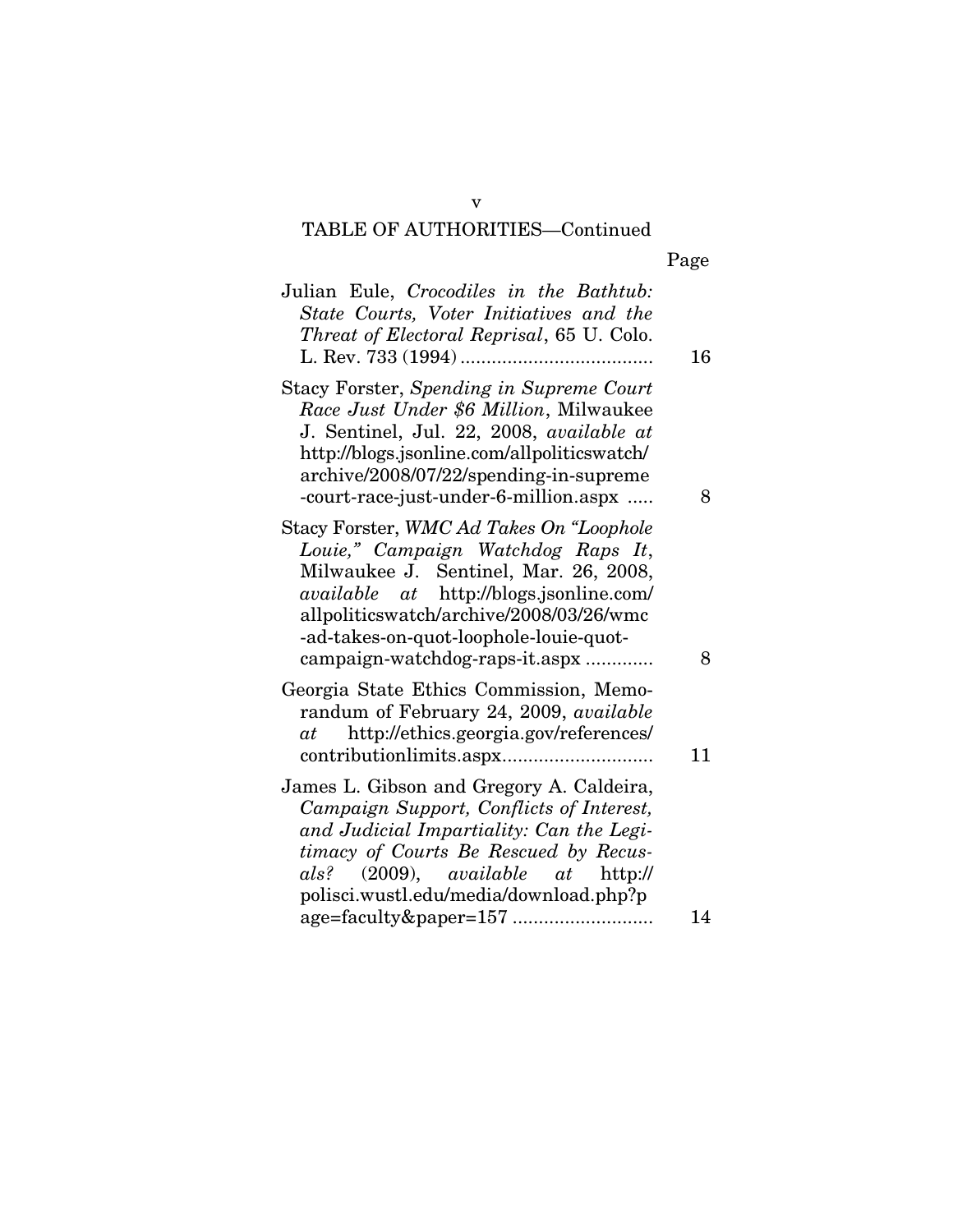| с<br>o<br>я<br>L |
|------------------|
|------------------|

| 6              | Deborah Goldberg and Samantha San-<br>chez, Justice at Stake, The New Politics<br>of Judicial Elections 2002 (2002), avail-<br><i>able</i> at http://www.gavelgrab.org/wp-<br>content/resources/NewPoliticsReport2002. |
|----------------|------------------------------------------------------------------------------------------------------------------------------------------------------------------------------------------------------------------------|
| 4, 9           | Deborah Goldberg, Brennan Center for<br>Justice, Public Funding of Judicial Elec-<br>tions: Financing Campaigns for Fair<br>and Impartial Courts (2002), available<br>at http://www.brennancenter.org/page/-           |
| 7              | Deborah Goldberg et al., Justice at Stake,<br>The New Politics of Judicial Elections<br>2004 (2004), available at http://www.<br>gavelgrab.org/wp-content/resources/New                                                |
| 14             | Greenberg Quinlan Rosner Research Inc.<br>& Am. Viewpoint, Justice At Stake Fre-<br>quency Questionnaire (2001), available<br>at http://www.gavelgrab.org/wp-content/<br>resources/polls/JASNationalSurveyResult       |
| 8              | Dee J. Hall, <i>High Court Races as Barroom</i><br>Brawls, Wisconsin State J., Apr. 6, 2008,<br>at A1, available at 2008 WLNR 6546125                                                                                  |
|                | Kermit L. Hall, The Judiciary on Trial:<br>State Constitutional Reform and the<br>Rise of an Elected Judiciary, 1846-1860                                                                                              |
| $\overline{4}$ |                                                                                                                                                                                                                        |

vi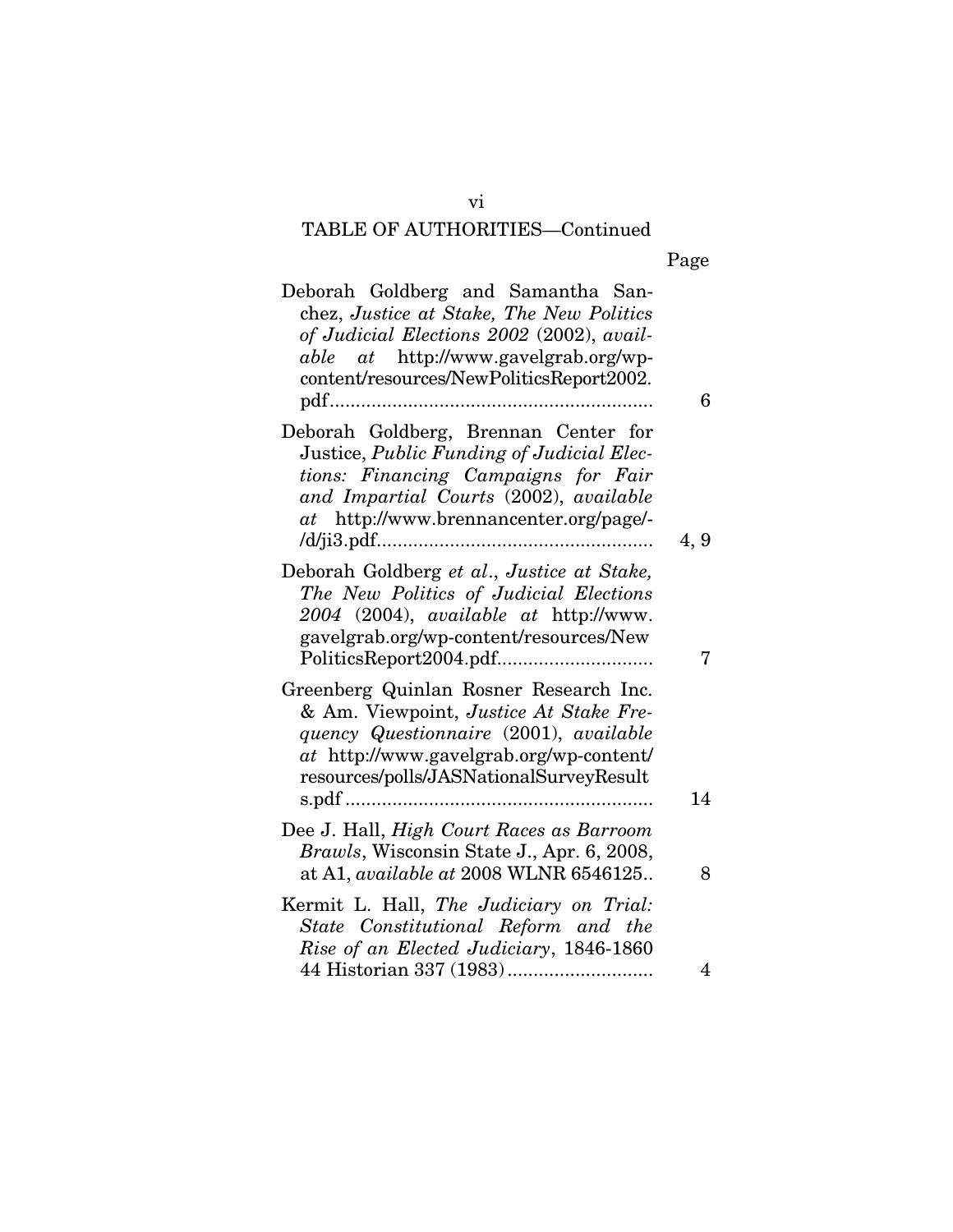|--|

| E. Haynes, Selection and Tenure of Judges<br>$(1944)$                                                                                                                                                       | 4  |
|-------------------------------------------------------------------------------------------------------------------------------------------------------------------------------------------------------------|----|
| Justice At Stake Campaign, March 2004<br>Survey Highlights: Americans Speak<br>Out On Judicial Elections (2004), avail-<br><i>able at http://faircourts.org/files/Zogby</i>                                 | 14 |
| Stephen Kaufman, Contributions to Judi-<br>cial Races Worrisome, Justice O'Connor<br>Says (Oct. 6, 2008), available at http://<br>www.america.gov/st/usg-english/2008/<br>October/20081006101039esnamfuak0. | 13 |
| Adam Liptak & Janet Roberts, Campaign<br>Cash Mirrors a High Court's Rulings,<br>N.Y. Times, Oct. 1, 2006, at A1, avail-<br><i>able at http://www.nytimes.com/2006/10/</i>                                  |    |
| National Institute on Money in State<br>Politics, available at http://www.follow                                                                                                                            |    |
| Paul J. Nyden, Mining Appeal Moving<br>Along: Olson to Argue Harman Case<br>Against Massey Before Supreme Court,<br>The Charleston Gazette, May 16, 2008,<br><i>available at http://www.wvgazette.com/</i>  |    |
| Thomas R. Phillips, The Merits of Merit<br>Selection, 32 Harv. J.L. & Pub. Pol'y 67                                                                                                                         | 9  |
|                                                                                                                                                                                                             |    |

vii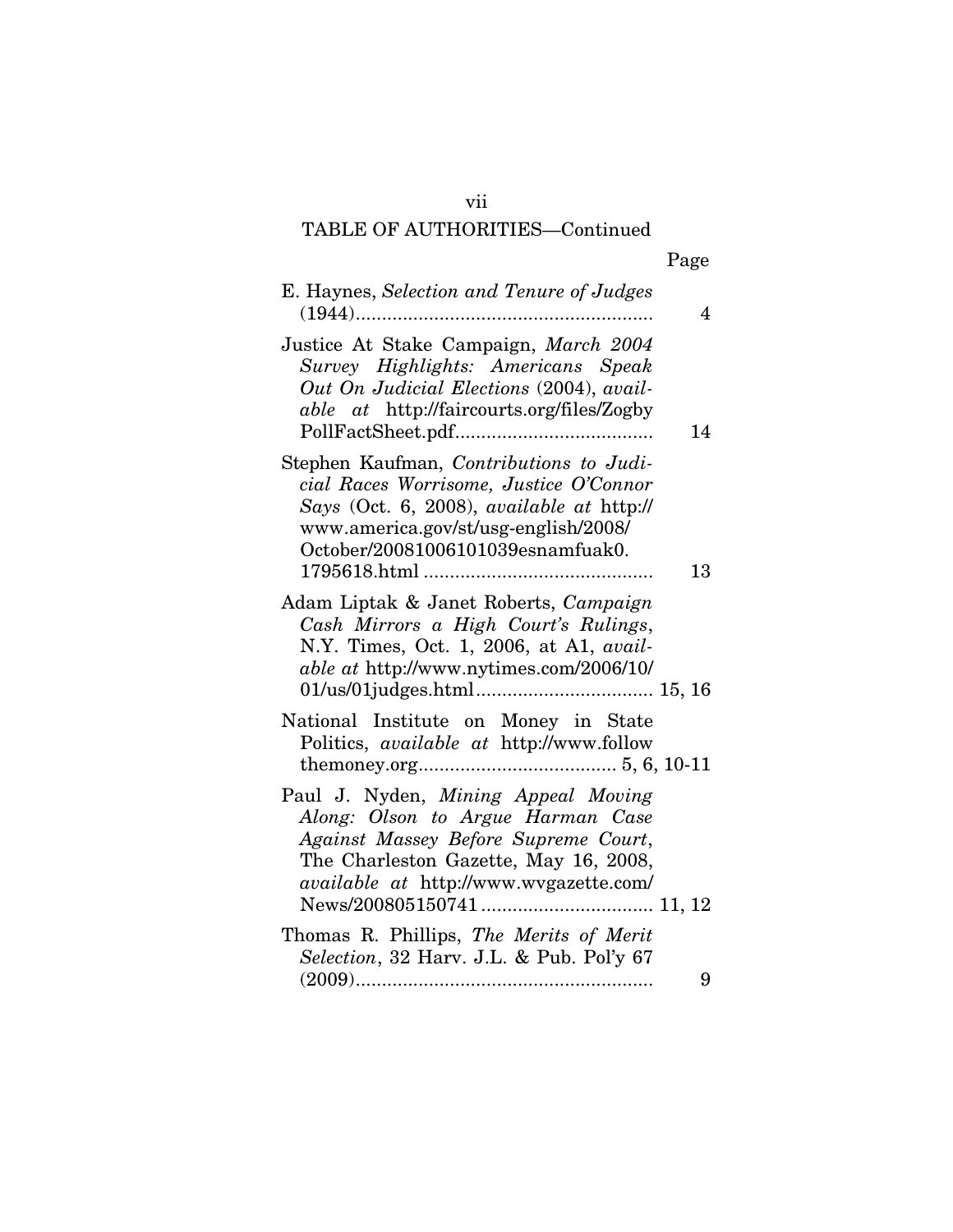### viii

# TABLE OF AUTHORITIES—Continued

| ٠ |  |
|---|--|
|---|--|

| Jesse Rutledge, ed., Justice at Stake, The<br>New Politics Of Judicial Elections in the<br>Great Lakes States, 2000-2008 (2008),<br>available at http://www.followthemoney.<br>org/press/Reports/NPJEGreatLakes2000                                           | 7    |
|---------------------------------------------------------------------------------------------------------------------------------------------------------------------------------------------------------------------------------------------------------------|------|
| James Sample et al., Justice at Stake, The<br>New Politics of Judicial Elections 2006<br>(2006), <i>available at http://www.gavel</i><br>grab.org/wp-content/resources/NewPoliti<br>csofJudicialElections2006.pdf.                                            | 5, 7 |
| Roy A. Schotland, New Challenges To<br>States' Judicial Selection, 95 Geo. L. J.                                                                                                                                                                              | 6    |
| Roy A. Schotland, Republican Party of<br>Minnesota v. White: Should Judges Be<br>More Like Politicians?, 41 No. 3 Judges'                                                                                                                                     | 4    |
| Ciara Torres-Spelliscy et al., Brennan<br>Center for Justice at New York Univer-<br>sity School of Law, Electoral Competi-<br>tion and Low Contribution Limits<br>(2009), <i>available at http://www.brennan</i><br>center.org/page/-/publications/Electoral. | 10   |
| Texans for Public Justice, Pay to Play:<br>How Big Money Buys Access to the Texas<br>Supreme Court (2001), available at http://<br>www.tpj.org/docs/2001/04/reports/paytop                                                                                    |      |
|                                                                                                                                                                                                                                                               | 15   |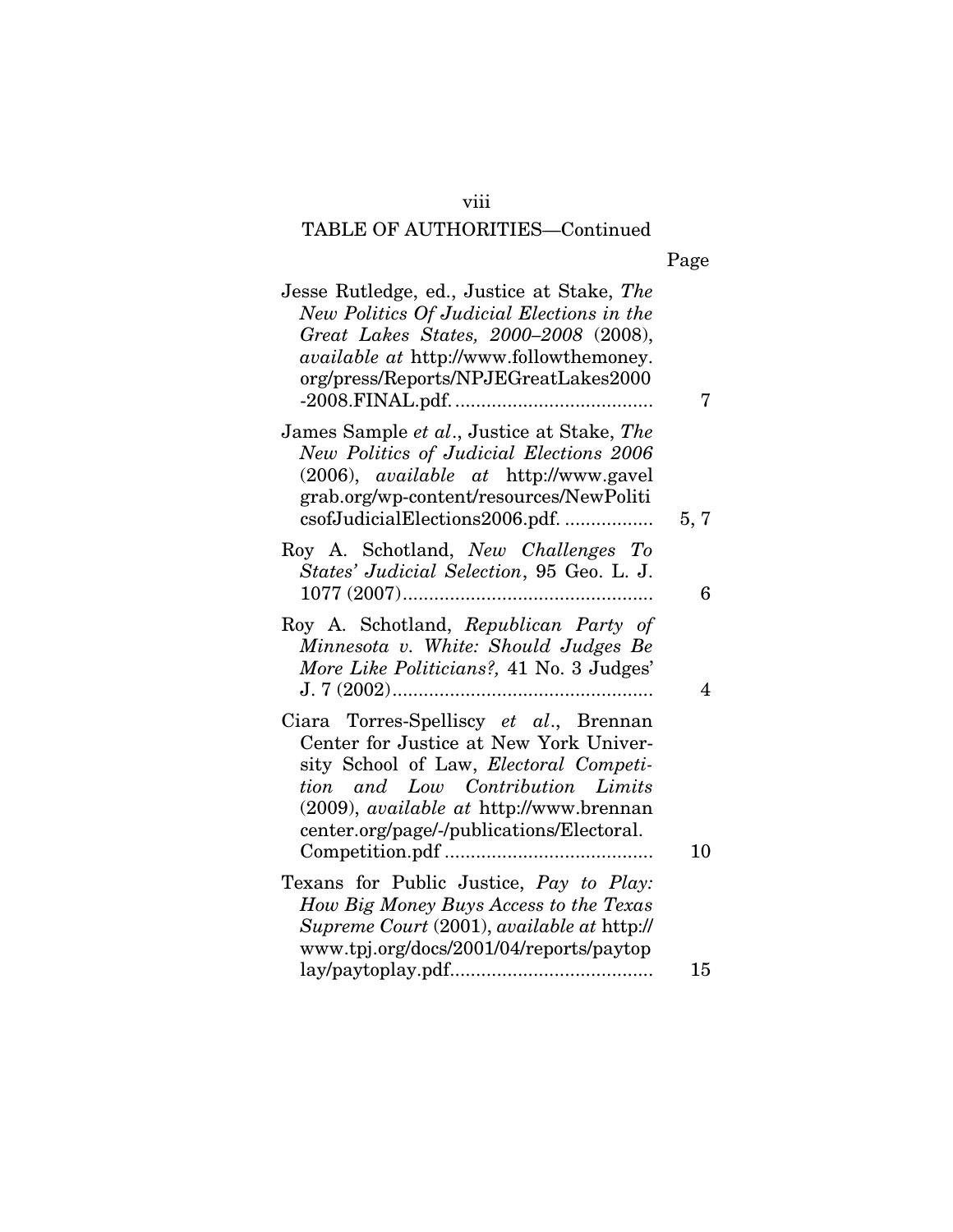# Page

| Tort Reformers Score Victories in Midwest         |  |
|---------------------------------------------------|--|
| <i>Judicial Races</i> , Insurance J., Nov. 22,    |  |
| 2004, <i>available at http://www.insurance</i>    |  |
| journal.com/magazines/midwest/2004/11/            |  |
|                                                   |  |
| Alexander Wohl, <i>Justice for Rent</i> , The Am. |  |
| Prospect, Nov. 30, 2002, available at             |  |
| http://www.prospect.org/cs/articles?article       |  |
|                                                   |  |
|                                                   |  |

ix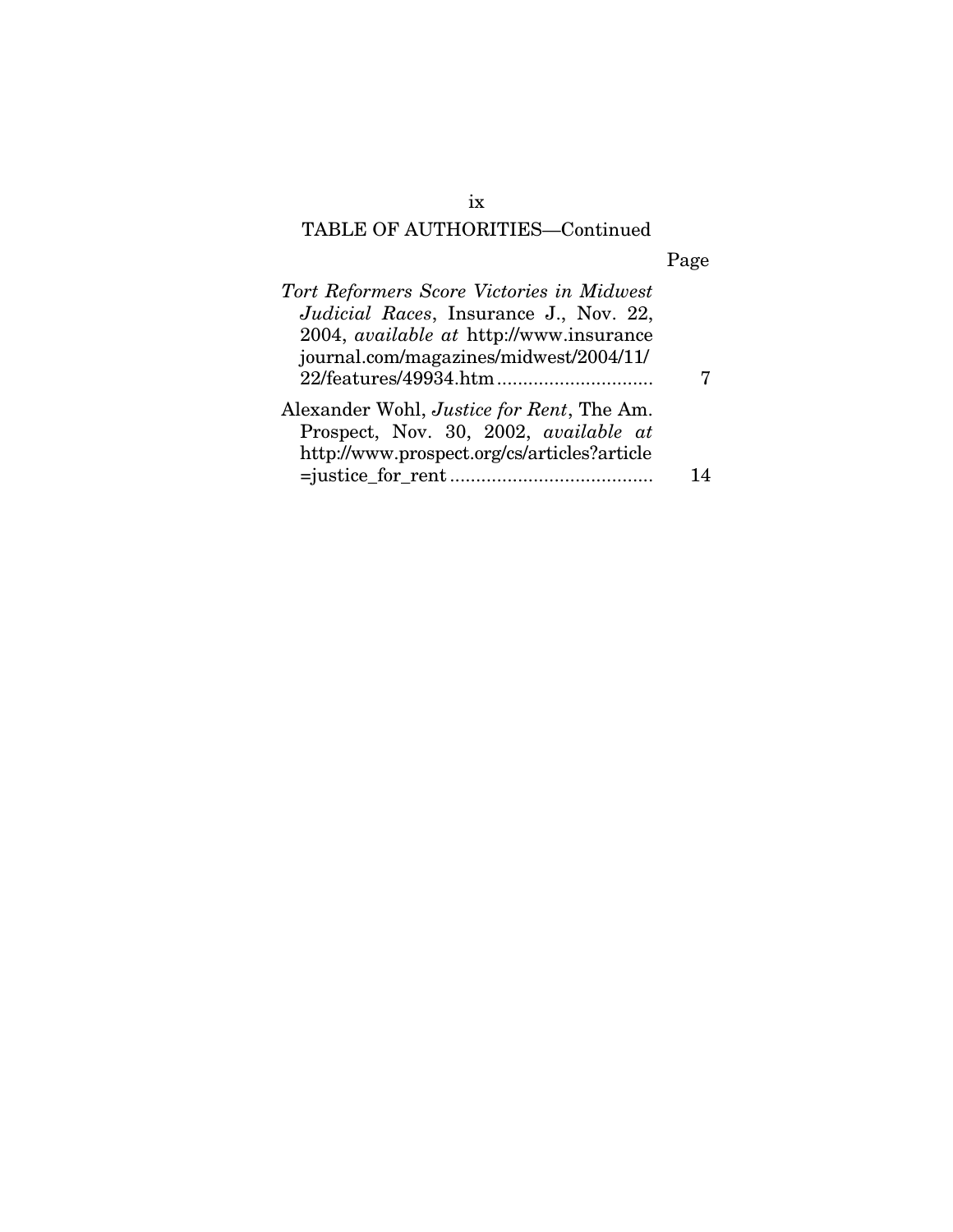#### **INTEREST OF** *AMICI CURIAE* [1](#page-10-0)

*Amici curiae* represent 20 national, regional, and state organizations and a former chief justice of the Georgia Supreme Court. *Amici curiae* are all committed to preserving judicial independence and integrity. *Amici curiae* believe that further restricting government's ability to regulate organizational campaign spending, including from corporate and other outside entities, could have unintended consequences for the judiciary and respectfully submit this brief to highlight this important issue.

Justice at Stake, and its partners, believe that democracy depends on fair and impartial courts that can protect individual rights, guarantee equal justice, and make decisions based solely on the facts and the law-without fear of intimidation. Justice at Stake partners and allies have come together to help Americans keep special interests and political pressure out of the courtroom.

The majority of state judges are subject to some election process, and *amici curiae* believe that appropriate state regulation of money in judicial selection is vital to protecting the actual and perceived integrity of the judiciary.

A description of each *amicus* organization and individual may be found in the Appendix to this brief.

<span id="page-10-0"></span><sup>&</sup>lt;sup>1</sup> The parties' letters of consent to the filing of this brief have been filed with the Clerk. Under Rule 37.6 of the Rules of this Court, *amici* state that no counsel for a party authored this brief in whole or in part, nor did any person or entity, other than *amici curiae* or their counsel, make a monetary contribution to the preparation or submission of this brief.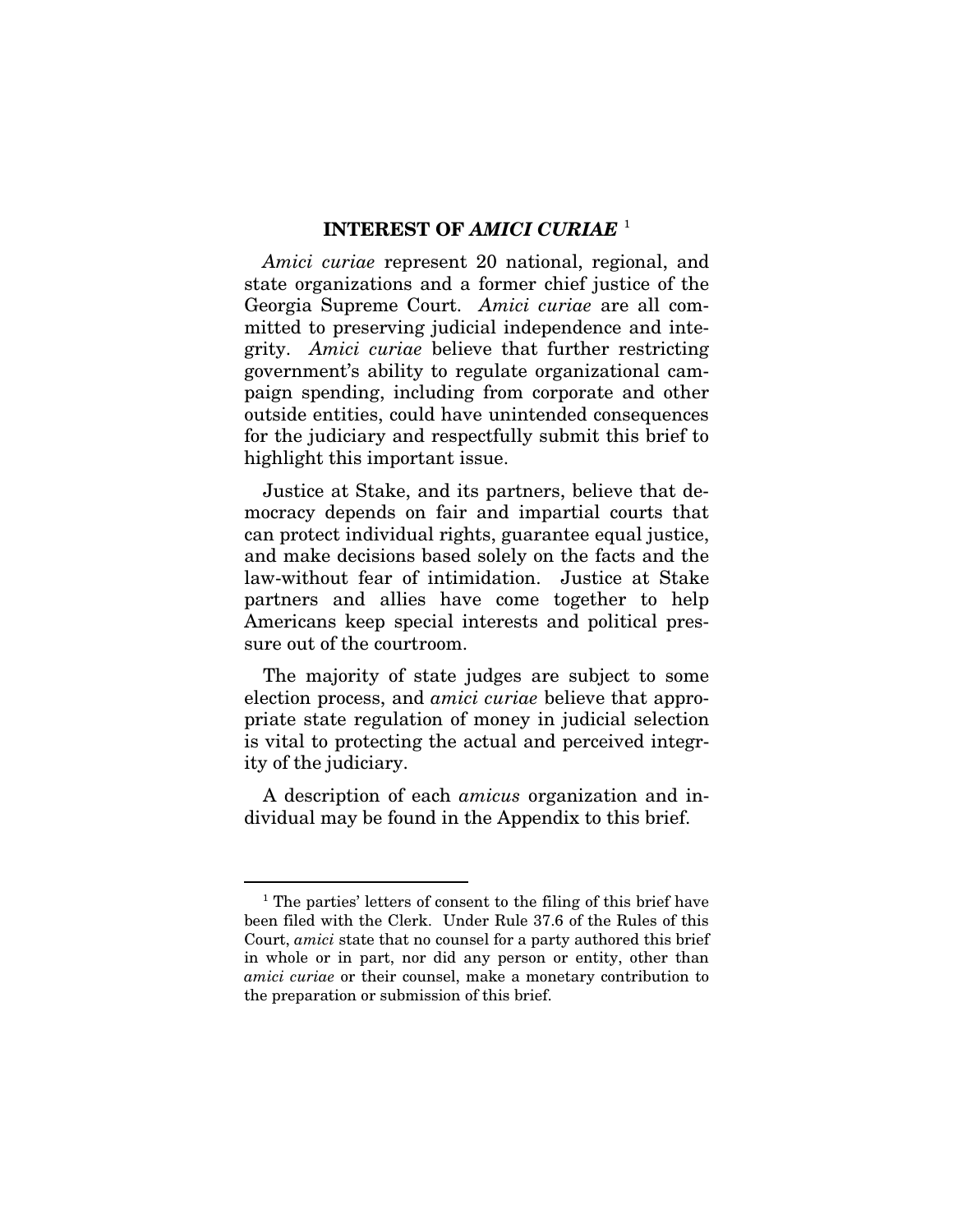#### **SUMMARY OF ARGUMENT**

As part of the broader list of threats articulated by other *amici curiae*, Justice at Stake and its allies write to emphasize that overruling *Austin v. Michigan Chamber of Commerce*, 494 U.S. 652 (1990), and consequently portions of *McConnell v. Federal Election Commission*, 540 U.S. 93 (2003), would have a profound and negative effect on the selection of state court judges and could damage the integrity of the judiciary.

Special interest spending on judicial elections-by corporations, labor unions, and other groups-poses an unprecedented threat to public trust in the courts and to the rights of litigants. This has been recognized and discussed by journalists, academics, and leading jurists, including the Conference of Chief Justices. This Court itself held last term in *Caperton v. A.T. Massey Coal Co., Inc.*, 129 S.Ct. 2252 (2009), that some independent expenditures in judicial campaigns are so excessive that they in fact deny litigants due process under the law. If corporate treasury spending were unregulated in judicial elections, these concerns would only get worse.

Alarmed about the damage of unbridled politicizing of judicial elections, many states are in the process of responding with significant reform efforts aimed at shoring up the public's confidence in the fairness and integrity of the nation's elected judges. Revisiting how campaigns are funded is one important part of this effort. Eliminating states' longstanding ability to regulate corporate influence on judicial elections will cripple these essential reform efforts and exacerbate the recent explosion of special interest pressure on the courts.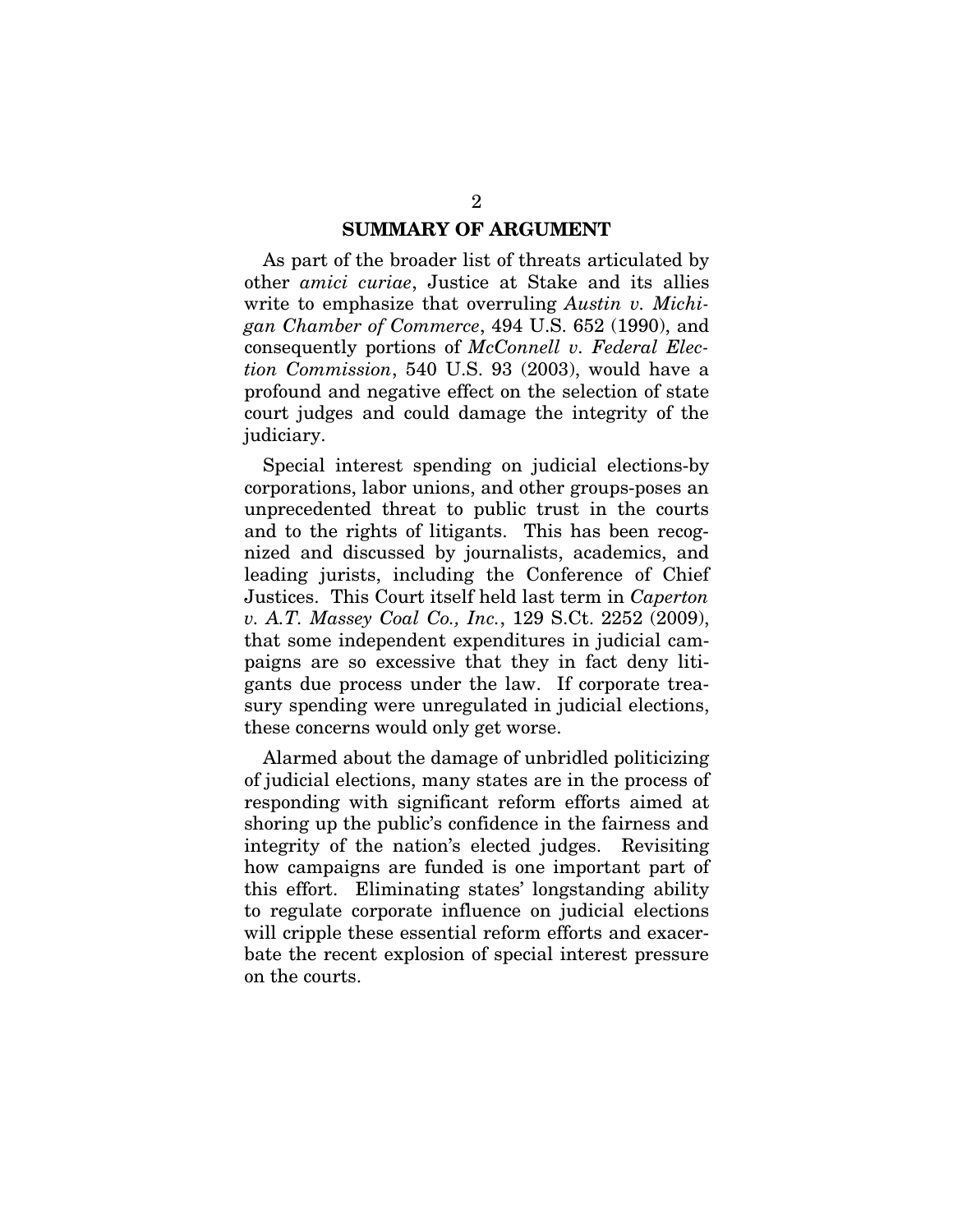Unleashing corporate treasury funds on judicial elections also will distract judges from their most important job: guaranteeing impartial justice to the litigants who come before them. And because escalating corporate campaign expenditures will inevitably breed more recusal and due process motions under the *Caperton* decision, overruling *Austin* and *McConnell* will make the job of sitting judges even more difficult.

#### **ARGUMENT**

### **I. THIS COURT'S DECISION WILL AFFECT JUDICIAL SELECTION IN THE MAJOR-ITY OF STATES**.

Although various states have elected judges for many years, the volume and corrosive potential effect of campaign contributions and third-party expenditures on judicial candidates is now more significant than ever before. Total campaign expenditures for state supreme court races have more than doubled in the last ten years, and corporations—along with labor unions, trade associations, attorneys, and others seeking victory in the courtroom—are increasingly seeking to dominate these campaigns.

Unlike the federal system of judicial appointment by the president followed by Senate confirmation for lifetime tenure, 39 states use some form of judicial election for their appellate or trial courts.<sup>[2](#page-12-0)</sup> The

<span id="page-12-0"></span> <sup>2</sup> *See generally* American Judicature Society, *Methods of Judicial Selection*, *available at* http://www.judicialselection. us/judicial\_selection/methods/selection\_of\_judges.cfm; *see also*  American Bar Association Standing Committee on Judicial Independence, *Public Financing of Judicial Campaigns* 5 (2002); Larry C. Berkson, American Judicature Society, *Judicial Selection in the United States: A Special Report* 2-3 (1980) (updated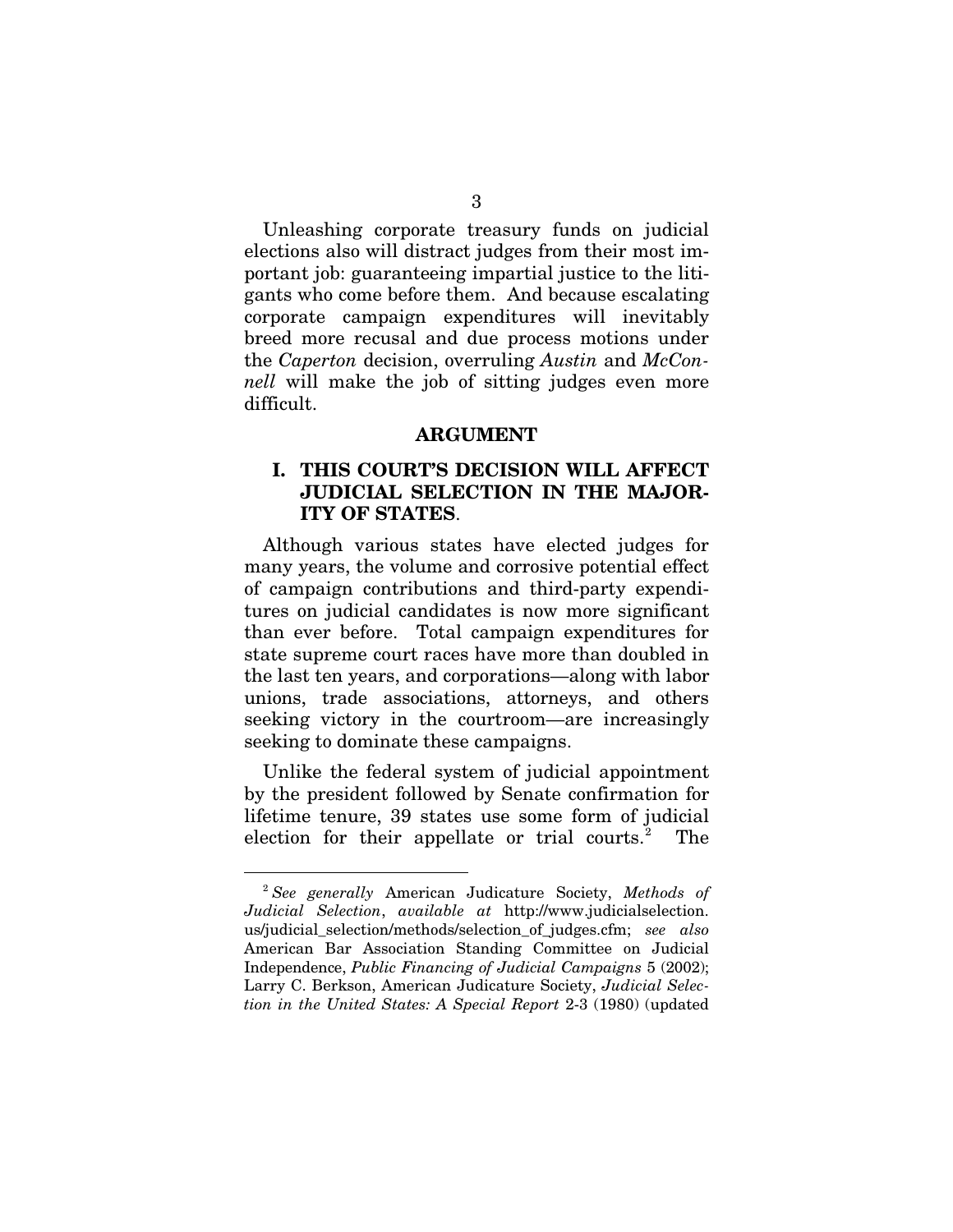majority of the country's approximately 10,000 state judges are selected or retained through some variety of election.[3](#page-13-0) There is no uniformity in election processes or rules among the states. Elections vary from traditional partisan contests to nonpartisan races to retention elections, in which incumbent judges remain in office unless a majority of the electorate votes for removal.

The use of judicial elections as a selection method has not always been so common. When the Federal Constitution was adopted in 1789, all state constitutions provided for the appointment of judicial officers. Starting with Georgia in 1812, states began adopting varying systems for electing judges to make courts more democratic and accountable and to secure a judiciary that was "free from the corrosive effects of politics and able to restrain legislative power."<sup>[4](#page-13-1)</sup> By the time the Fourteenth Amendment was ratified, 24 of 34 states elected some or all judges.<sup>[5](#page-13-2)</sup>

In 2007 the Conference of Chief Justices adopted a resolution urging action to address growing problems

-

by Rachel Caufield in 2004), *available at* http://www.judicial selection.us/uploads/documents/Berkson\_1196091951709.pdf;

Deborah Goldberg, Brennan Center for Justice, *Public Funding of Judicial Elections: Financing Campaigns for Fair and Impartial Courts* 4-5 (2002), *available at* http://www.brennan center.org/page/-/d/ ji3.pdf.

<span id="page-13-0"></span><sup>3</sup> Roy Schotland, *Republican Party of Minnesota v. White: Should Judges Be More Like Politicians?*, 41 No. 3 Judges' J. 7, 9 (2002).

<span id="page-13-1"></span><sup>4</sup> Kermit L. Hall, *The Judiciary on Trial: State Constitutional Reform and the Rise of an Elected Judiciary, 1846-1860*, 44 Historian 337, 338-39 (1983).

<span id="page-13-2"></span><sup>5</sup> *See* Berkson, *supra* note 2, at 1; E. Haynes, *Selection and Tenure of Judges* 99-135 (1944).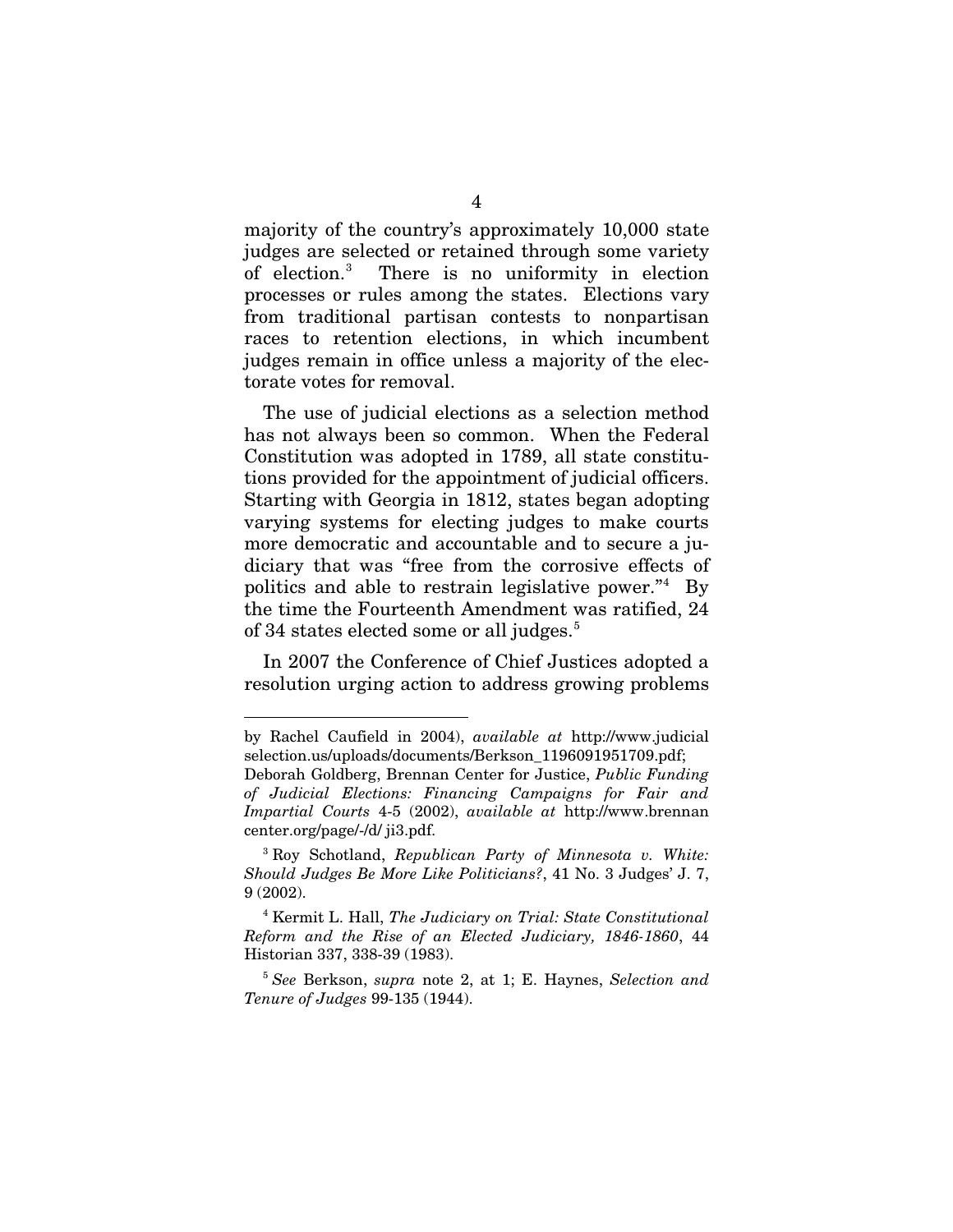in judicial elections.[6](#page-14-0) As the Conference stated in a recent amicus brief to this Court, "if judicial elections create problems with fairness—real and perceived of judicial outcomes, the Conference of Chief Justices and other groups dedicated to enhancing the effective administration of justice in America must address those problems in ways that go beyond mere advocacy for judicial selection reform."[7](#page-14-1) Regulation of campaign finance and selection system change are both viable approaches to the challenges of increasing money in judicial elections.

Funding of judicial elections thus has emerged as a central concern for groups seeking to enhance the effective administration of justice. As in most competitive campaigns for elected office, the cost of running for judicial office has reached unprecedented levels. Nationally, state supreme court candidates raised and spent over \$200.4 million in judicial elections from 1999 to 200[8](#page-14-2).<sup>8</sup> This figure is more than double the \$85.4 million raised for the same purpose from 1[9](#page-14-3)89 to 1998.<sup>9</sup> Between 1993 and 2002, winning can-

<span id="page-14-0"></span> <sup>6</sup> Conference of Chief Justices, Resolution of February 7, 2007, *available at* http://ccj.ncsc.dni.us/JudicialSelectionResolutions/ DeclarationJudicialElections.html.

<span id="page-14-1"></span><sup>7</sup> Brief of The Conference of Chief Justices as *Amicus Curiae* In Support of Neither Party at 6-7, *Caperton v. A.T. Massey Coal Co., Inc.*, 129 S.Ct. 2252 (2009).

<span id="page-14-3"></span><span id="page-14-2"></span><sup>8</sup> *See generally* National Institute on Money in State Politics, *available at* http://www.followthemoney.org/index.phtml; James Sample *et al*., Justice at Stake, *The New Politics of Judicial Elections 2006* 30 (2006), *available at* http://www.gavelgrab.org/ wp-content/resources/NewPoliticsofJudicial Elections2006.pdf.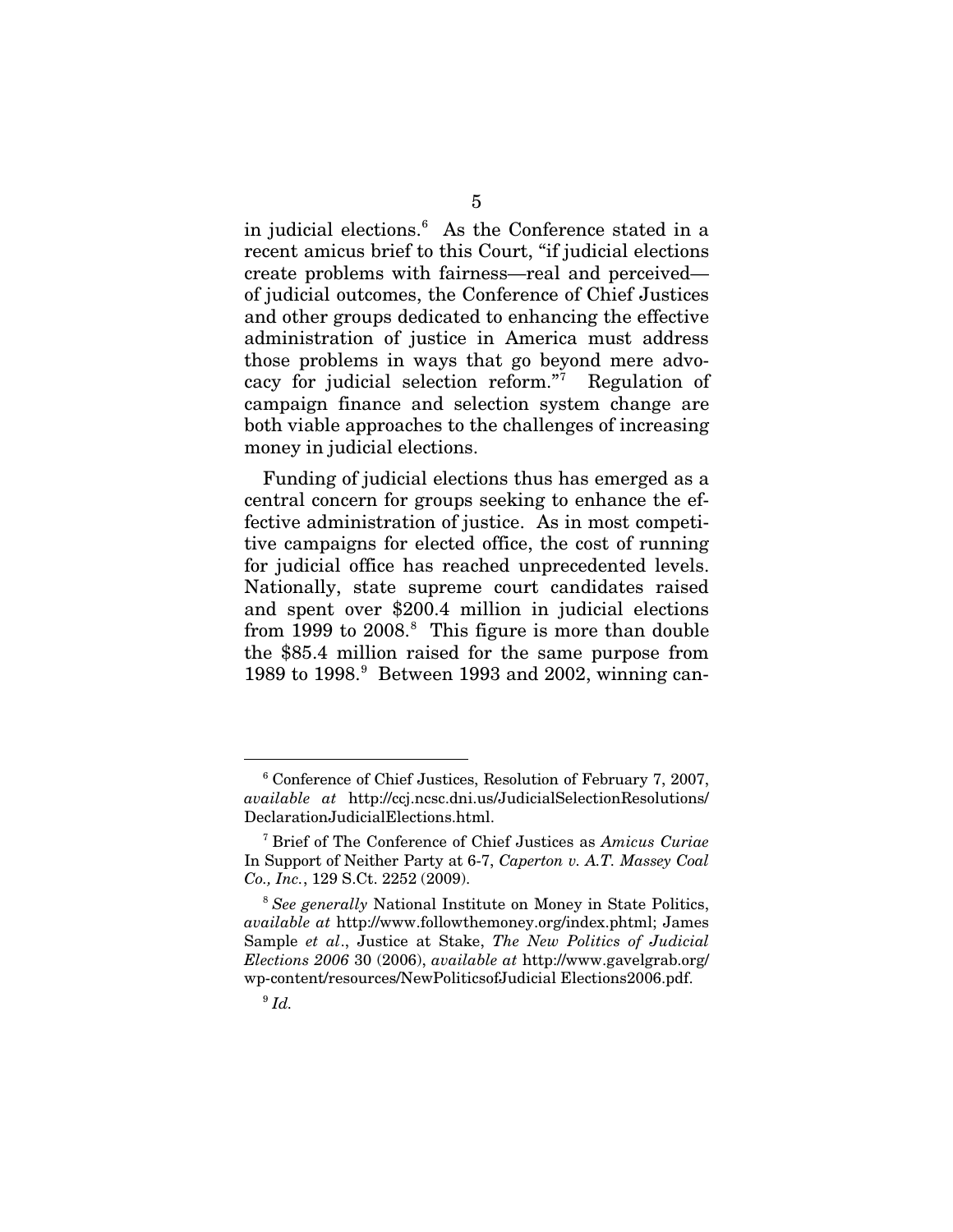didates in supreme court elections spent \$91 million, while losing candidates spent  $$53$  million.<sup>[10](#page-15-0)</sup>



#### Increasing Fundraising in State Supreme Court Elections [11](#page-15-1)

<span id="page-15-0"></span> 10 Deborah Goldberg and Samantha Sanchez, Justice at Stake, *The New Politics of Judicial Elections 2002* 16 (2002), *available at* http://www.gavelgrab.org/wp-content/resources/New PoliticsReport2002.pdf. Increased campaign spending affects electoral support: For example, for every 1 percent increase in challenger spending, incumbent electoral support declines by approximately 1.8 percent. Chris W. Bonneau, *The Effects of Campaign Spending in State Supreme Court Elections*, 60 Polit. Res. Q. 489, 497 (2007).

<span id="page-15-1"></span> $11$ <sup>11</sup> This table is based on Justice at Stake analysis of contribution data maintained by the National Institute on Money in State Politics. *See* National Institute on Money in State Politics, *Industry Influence Search Tool*, *available at* http://www.follow themoney.org/database/IndustryTotals.phtml; *see also* Roy A. Schotland, *New Challenges To States' Judicial Selection*, 95 Geo. L. J. 1077, 1080 (2007); Chris W. Bonneau, *Patterns of Campaign Spending and Electoral Competition in State Supreme Court Elections*, 25 Just. Sys. J. 21, 24-27 (2004). The 2007 to 2008 data is preliminary.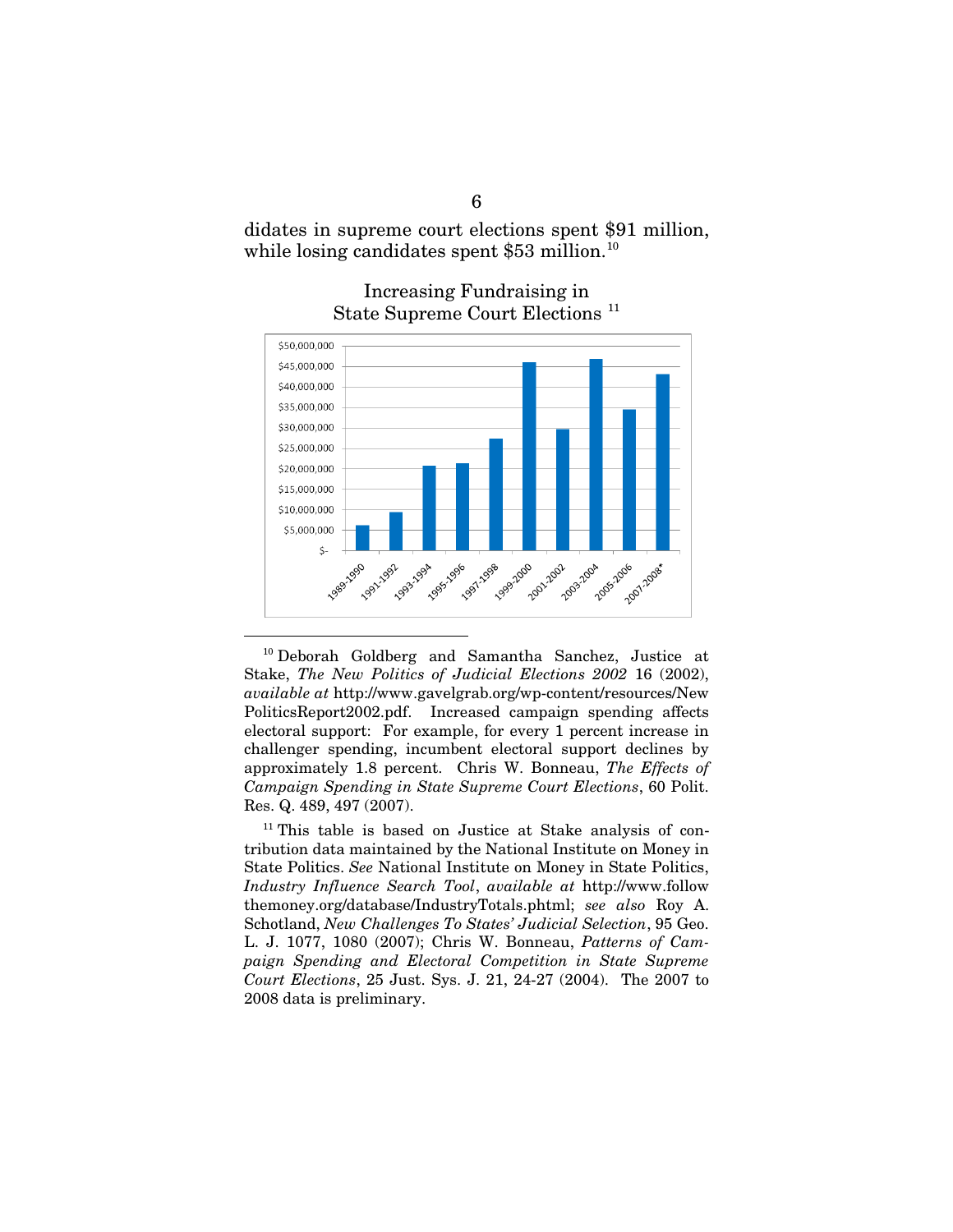Judicial election spending records have been smashed in many states during the past decade. For example, in 2004, \$9.3 million was expended in the Illinois Supreme Court election, exceeding the spend-ing in eighteen U.S. Senate contests that year.<sup>[12](#page-16-0)</sup> This Illinois race was the most expensive contested judicial election in American history.<sup>[13](#page-16-1)</sup> On election night, the victor, Judge Lloyd Karmeier, called the spending "obscene for a judicial race" and asked, "What does it gain people? How can people have faith in the system?"[14](#page-16-2)

In the 2005 to 2006 election cycle, candidates for all open Alabama Supreme Court seats raised a combined \$13.4 million, surpassing the previous state record by more than a million dollars.<sup>15</sup> The three candidates for chief justice raised a combined \$8.2 million, making it the most expensive judicial race in state history, and the second most expensive con-tested judicial campaign in American history.<sup>[16](#page-16-4)</sup>

These official campaign contributions only reveal a small portion of the recent escalation in judicial election spending. In many cases, independent ex-

<span id="page-16-0"></span> <sup>12</sup> Deborah Goldberg *et al*., Justice at Stake, *The New Politics of Judicial Elections 2004* vi (2004), *available at* http://www. gavelgrab.org/wp-content/resources/NewPoliticsReport2004. pdf.

<span id="page-16-1"></span><sup>13</sup> Jesse Rutledge, ed., Justice at Stake, *The New Politics Of Judicial Elections in the Great Lakes States, 2000*–*2008* 1 (2008), *available at* http://www.followthemoney.org/press/Report s/NPJEGreatLakes2000-2008.FINAL.pdf.

<span id="page-16-4"></span><span id="page-16-3"></span><span id="page-16-2"></span><sup>14</sup> *Tort Reformers Score Victories in Midwest Judicial Races*, Insurance J., Nov. 22, 2004, *available at* http://www.insurance journal.com/magazines/midwest/2004/11/22/features/49934.htm.

<sup>15</sup> Sample *et al*., *supra* note 8, at 5.

<sup>16</sup> *Id.* at 15, 26.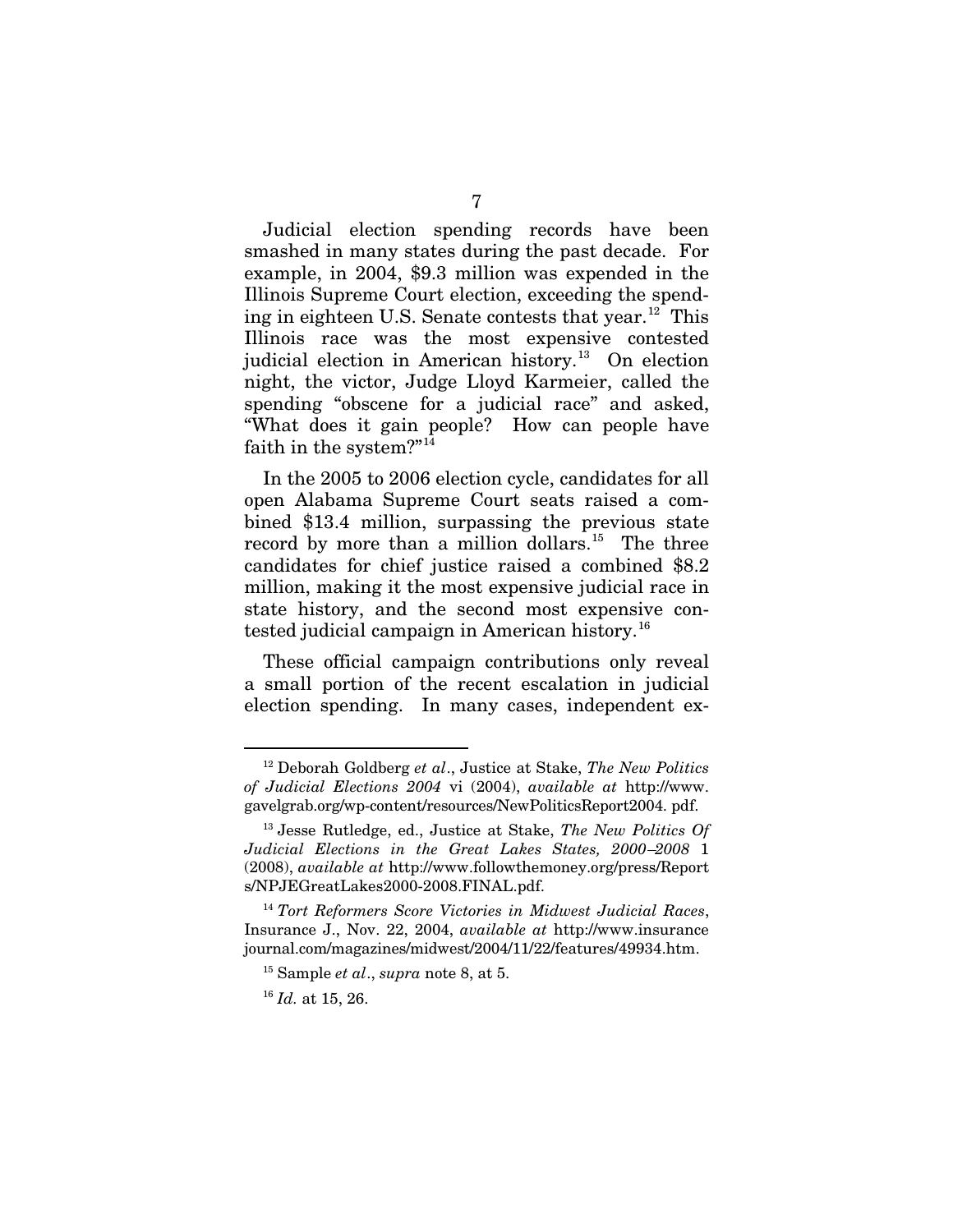penditures by special interest groups have exceeded spending by judicial candidates themselves. These numbers are more difficult to track because often states that do choose to permit corporate independent expenditures often do not require reporting of those expenditures. For example, in the 2008 Wisconsin Supreme Court election, third-party interest groups outspent official candidates four-to-one.<sup>[17](#page-17-0)</sup> Focusing only on television advertising, special interest groups were responsible for almost nine out of every ten dollars spent during the campaign.<sup>18</sup> One corporate group in particular attacked incumbent Justice Louis Butler in advertisements by referring to him as "Loophole Louie" and accusing him of preferring criminals over the police.<sup>[19](#page-17-2)</sup>

<span id="page-17-0"></span> <sup>17</sup> *See* Stacy Forster, *Spending in Supreme Court Race Just Under \$6 Million*, Milwaukee J. Sentinel (Jul. 22, 2008), *available at* http://blogs.jsonline.com/allpoliticswatch/archive/2008/ 07/22/spending-in-supreme-court-race-just-under-6-million. aspx. In the same election, another report showed that 95 percent of television advertising was paid for by outside interest groups while the candidates themselves paid for only 5 percent of the advertising in the month preceding the last two weeks of the campaign. Press Release, Brennan Center for Justice *et al*., *Special Interests Dominate Wisconsin Airwaves in High Court Race* (Mar. 20, 2008), *available at* http://brennan.3cdn.net/6dd 3e14a629d0584f3\_d3m6bhjqu.pdf.

<span id="page-17-1"></span><sup>18</sup> Brennan Center for Justice, *Buying Time*—*2008: Wisconsin* (May 12, 2008), *available at* http://www.brennancenter.org/con tent/resource/buying\_time\_2008\_wisconsin.

<span id="page-17-2"></span><sup>19</sup> Stacy Forster, *WMC Ad Takes On "Loophole Louie," Campaign Watchdog Raps It*, Milwaukee J. Sentinel (Mar. 26, 2008), Mar. 26, 2008, *available at* http://blogs.jsonline.com/all politicswatch/archive/2008/03/26/wmc-ad-takes-on-quot-loopholelouie-quot-campaign-watchdog-raps-it.aspx; *see also* Dee J. Hall, *High Court Races as Barroom Brawls*, Wisconsin State J., Apr. 6, 2008, at A1, *available at* 2008 WLNR 6546125.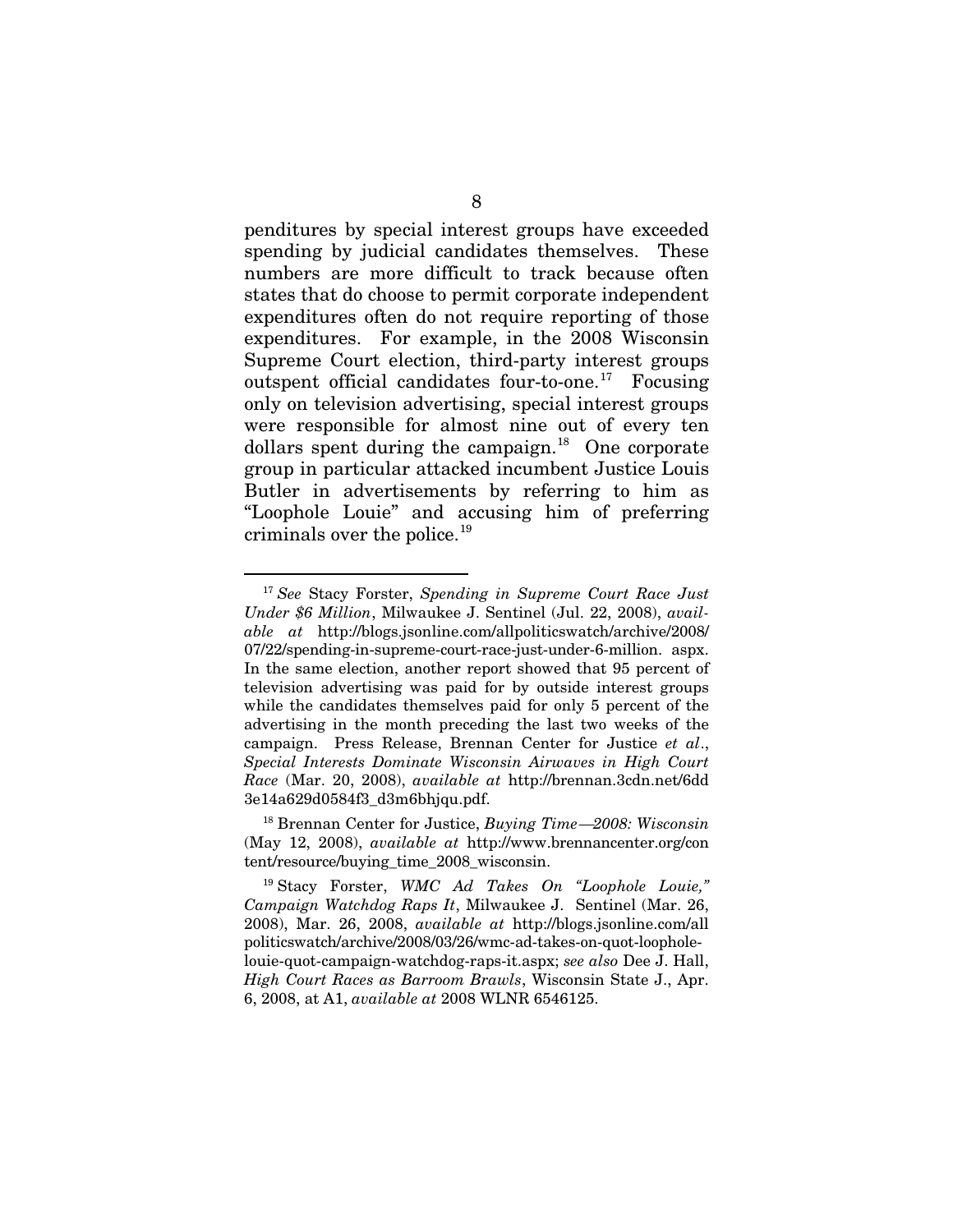This recent Wisconsin election is just one example, of many, in which outside interests have increasingly sought to influence judicial elections through inde $p$ endent expenditures.<sup>[20](#page-18-0)</sup>

In response to this escalating arms race, the American Bar Association and other organizations have endorsed adopting a system of public financing for judicial elections in states that elect judges, which would restrain financial influences in elections. However, because of budget constraints and other political obstacles, few jurisdictions have yet moved to a fully functioning public financing system.<sup>[21](#page-18-1)</sup> In all states with judicial elections except New Mexico, Wisconsin and North Carolina, judicial candidates are entirely dependent on private funds to finance their campaigns. $22$ 

Instead of providing public funds for judicial campaigns, most states primarily regulate how private financing of judicial elections can occur,

<span id="page-18-2"></span><sup>22</sup> Deborah Goldberg, Brennan Center for Justice, *Public Funding of Judicial Elections: Financing Campaigns for Fair and Impartial Courts* 4 (2002), *available at* http://brennan.3cdn. net/41535ba38d3d460fc6\_kwm6b1ecu.pdf.

<span id="page-18-0"></span> <sup>20</sup> *See generally* Thomas R. Phillips, *The Merits of Merit Selection*, 32 Harv. J.L. & Pub. Pol'y 67, 81-82 (2009); Brennan Center for Justice, *Buying Time*—*Spending Rockets Before Elections* (Nov. 13, 2008), *available at* http://www.brennancent er.org/content/resource/buying\_time\_spending\_rockets\_before\_el ections/.

<span id="page-18-1"></span><sup>21</sup> *See generally Public Financing of Judicial Campaigns*, *supra* note 2, at 30; Brennan Center for Justice, *State Judicial Elections*, *available at* http://www.brennancenter.org/content/ section/category/state\_judicial\_elections; Committee for Economic Development, *Justice for Hire: Improving Judicial Selection* 1-4 (2002), *available at* http://www.ced.org/images/library/reports/ justice for hire/report judicialselection.pdf.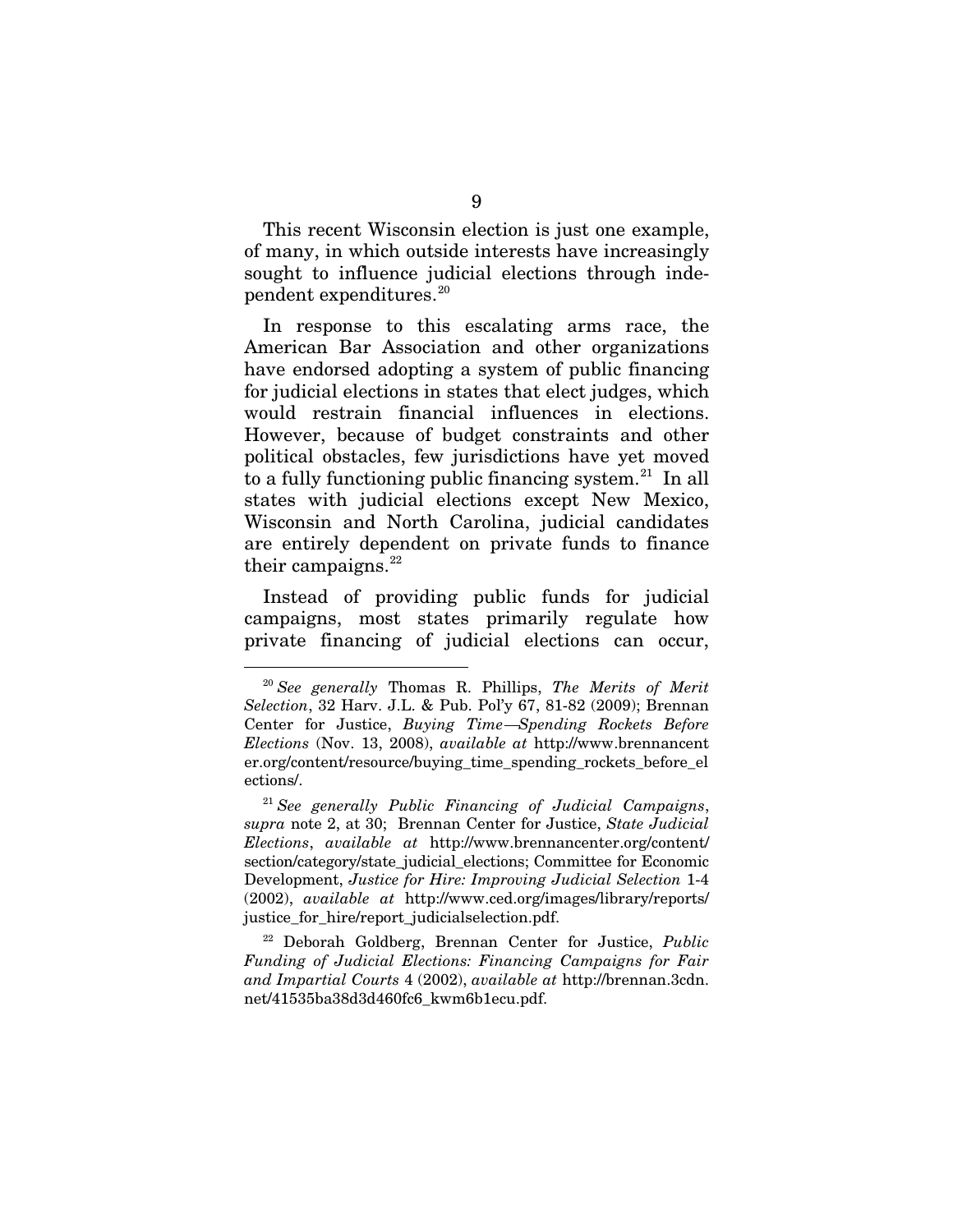including the extent to which corporate and labor union funds can be used. And, as judicial elections are becoming increasingly costly and politicized, some reform efforts—relying on this Court's precedents in *Austin* and *McConnell*—are focusing on how corporate and other financing is regulated.

Data show that looser limits on corporate and other campaign financing translate to a greater potential for runaway spending on state supreme court elections.[23](#page-19-0) For example, in Alabama and Illinois, which are among the states with the loosest regula- $tions<sup>24</sup>$  $tions<sup>24</sup>$  $tions<sup>24</sup>$  contributions to judicial campaigns between 2000 and 2008 totaled over \$41 million and \$20 million, respectively.<sup>[25](#page-19-2)</sup> In contrast, in Georgia and

<span id="page-19-0"></span> <sup>23</sup> *See generally* Ciara Torres-Spelliscy *et al.*, Brennan Center for Justice at New York University School of Law, *Electoral Competition and Low Contribution Limits* 3 (2009), *available at*  http://www.brennancenter.org/page/-/publications/Electoral.Com petition.pdf (explaining that lower contribution limits increase the chance that incumbents will face viable election challenges and increase the overall competitiveness of campaigns).

<span id="page-19-1"></span> $24$  Alabama does not limit judicial campaign contributions from individuals or PACs, but limits corporate contributions to \$500; Illinois does not impose any limits on judicial campaign contributions. *See* American Judicature Society, *Judicial Campaigns and Elections: Campaign Financing*, *available at* http:// www.judicialselection.us/judicial\_selection/campaigns\_and\_electi ons/campaign\_financing.cfm.

<span id="page-19-2"></span><sup>25</sup> *See* National Institute on Money in State Politics, *Advanced Search Tool*, *available at* http://www.followthemoney.org/data base/advancedsearch.phtml. Notably, in Illinois, where the winner himself called the \$9.3 million spent in one election "obscene," there currently are no limits on corporate spending. *See* American Judicature Society, *Judicial Campaigns and Elections: Illinois, available at* http://www.judicialselection.us/ judicial\_selection/campaigns\_and\_elections/campaign\_financing. cfm?state=IL; National Institute on Money in State Politics,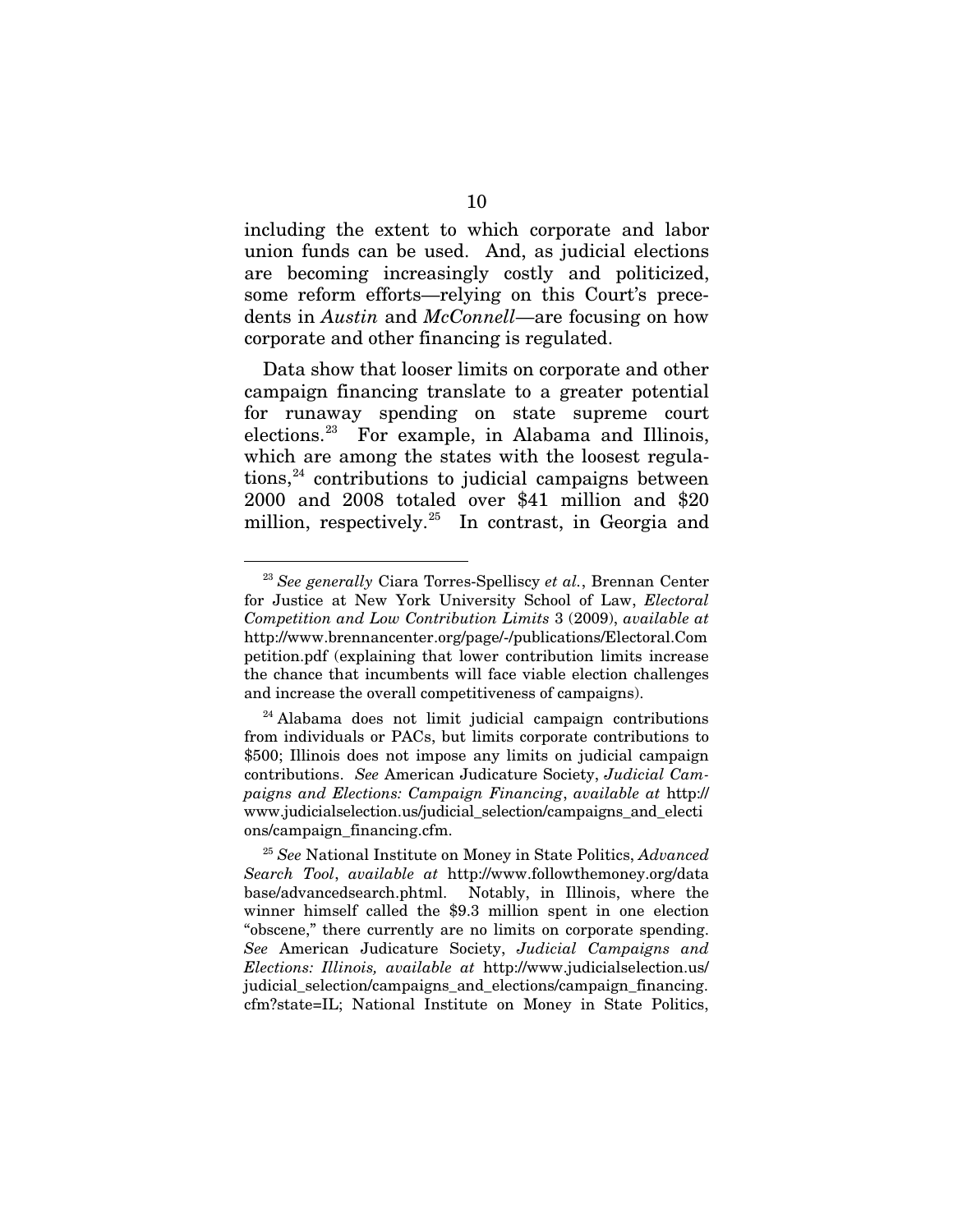Arkansas, which have tighter regulations,  $26$  contributions to judicial campaigns between 2000 and 2008 totaled only approximately \$3.7 million and \$1.9 million, respectively.<sup>[27](#page-20-1)</sup>

Overruling Austin would pave the way to more "obscene" scenarios like the one experienced in Illinois and could produce factual situations that are even more extreme than the one presented in *Caperton*, where a single executive spent millions of dollars to elect a judge who would help decide his anticipated appeal.

### **II. UNREGULATED CORPORATE TREA-SURY SPENDING IN JUDICIAL ELEC-TIONS WOULD ERODE JUDICIAL INTEGRITY.**

There is no question that "[j]udicial integrity is ... a state interest of the highest order." *Republican Party of Minn. v. White*, 536 U.S. 765, 793 (2002) (J. Kennedy, concurring). Preserving the integrity of the judiciary requires both that litigants actually receive their constitutional due process before a neutral

-

<span id="page-20-1"></span><sup>27</sup> *See* National Institute on Money in State Politics, *supra* note 25. Paul J. Nyden, *Mining Appeal Moving Along: Olson to Argue Harman Case Against Massey Before Supreme Court*, The Charleston Gazette, May 16, 2008, *available at* http://www. wvgazette.com/News/200805150741.

*available at* http://www.followthemoney.org/database/state\_over view.phtml?s=IL&y=2004.

<span id="page-20-0"></span><sup>&</sup>lt;sup>26</sup> Georgia limits individual, PAC, and corporate contributions to \$6,100. *See* Ga. Code Ann. § 21-5-41 (2006); State Ethics Commission, Memorandum of February 24, 2009, *available at*  http://ethics.georgia.gov/references/contributionlimits.aspx. Arkansas limits contributions from individuals to \$1,000 and from political parties and PACs to \$2,500. *See* American Judicature Society, *supra* note 24.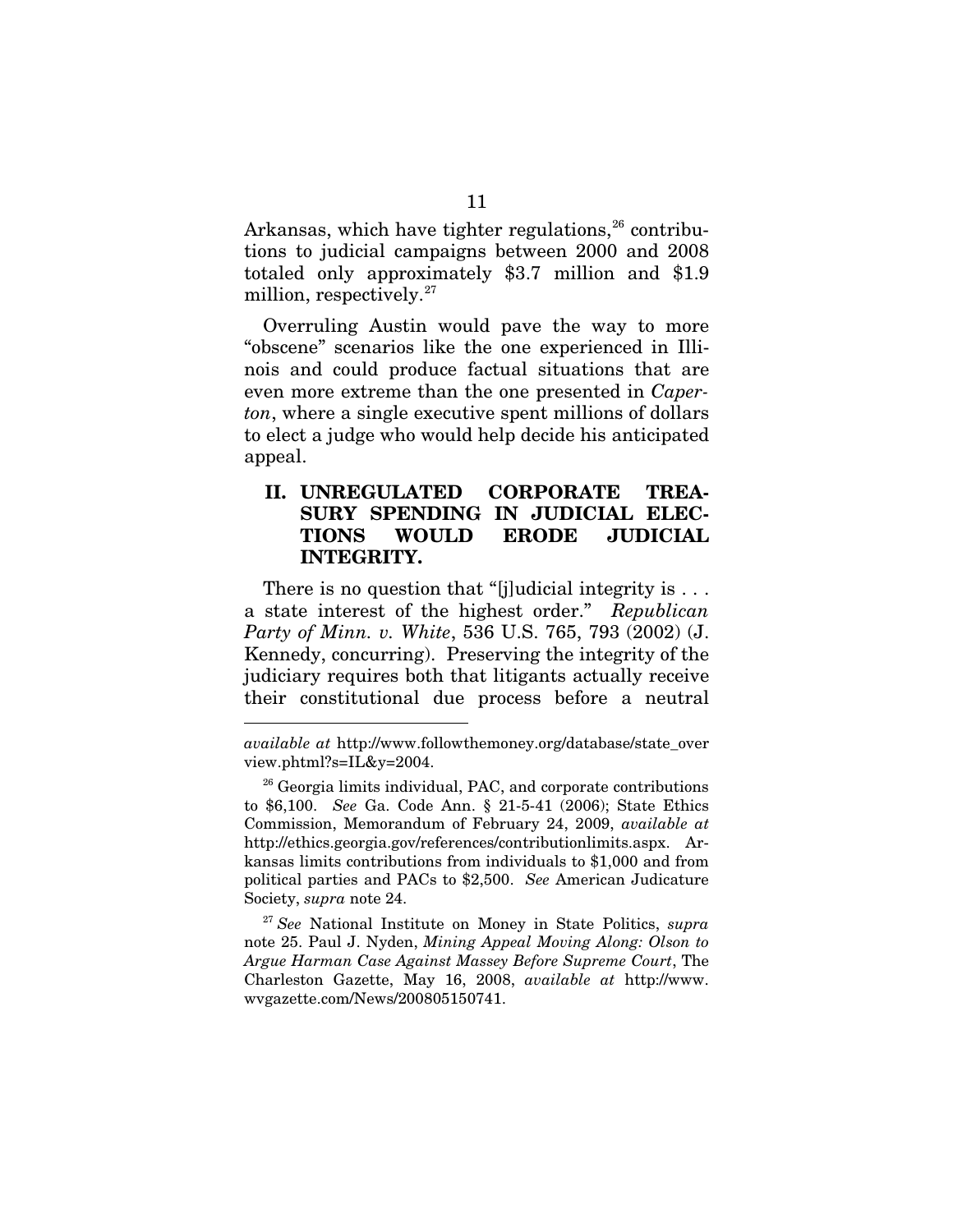decision—maker-which the *Caperton* decision acknowledged is not always possible when a litigant spends extraordinary amounts on a judicial election and that the public continues to place its confidence in the decisions of the judiciary. As this Court has explained, "any tribunal permitted by law to try cases and controversies not only must be unbiased but also must avoid even the appearance of bias." *Commonwealth Coatings Corp. v. Cont'l Cas. Co*., 393 U.S. 145, 150 (1968).

As Citizens United's counsel, Theodore Olson, has acknowledged: "The improper appearance created by money in judicial elections is one of the most impor-tant issues facing our judicial system today."<sup>[28](#page-21-0)</sup> Overruling *Austin* and *McConnell* would prevent states from regulating how non-voting corporations influence judicial elections and would risk dangerously eroding judicial integrity, both real and perceived. This Court has repeatedly recognized that corporations have unique state-conferred abilities to accumulate wealth and exert a distorted political advantage. *See FEC v. Massachusetts Citizens for Life, Inc*., 479 U.S. 238, 258 (1986). Overruling *Austin* would not only disregard this long-held observation but would undermine this Court's recognition just last term in *Caperton* that extreme independent expenditures can cause due process concerns. It might also trigger a domino effect, encouraging states to dismantle restrictions on union and other group spending.

<span id="page-21-0"></span> <sup>28</sup> Paul J. Nyden, *Mining Appeal Moving Along: Olson to Argue Harman Case Against Massey Before Supreme Court*, The Charleston Gazette, May 16, 2008, *available at* http://www. wvgazette.com/News/200805150741.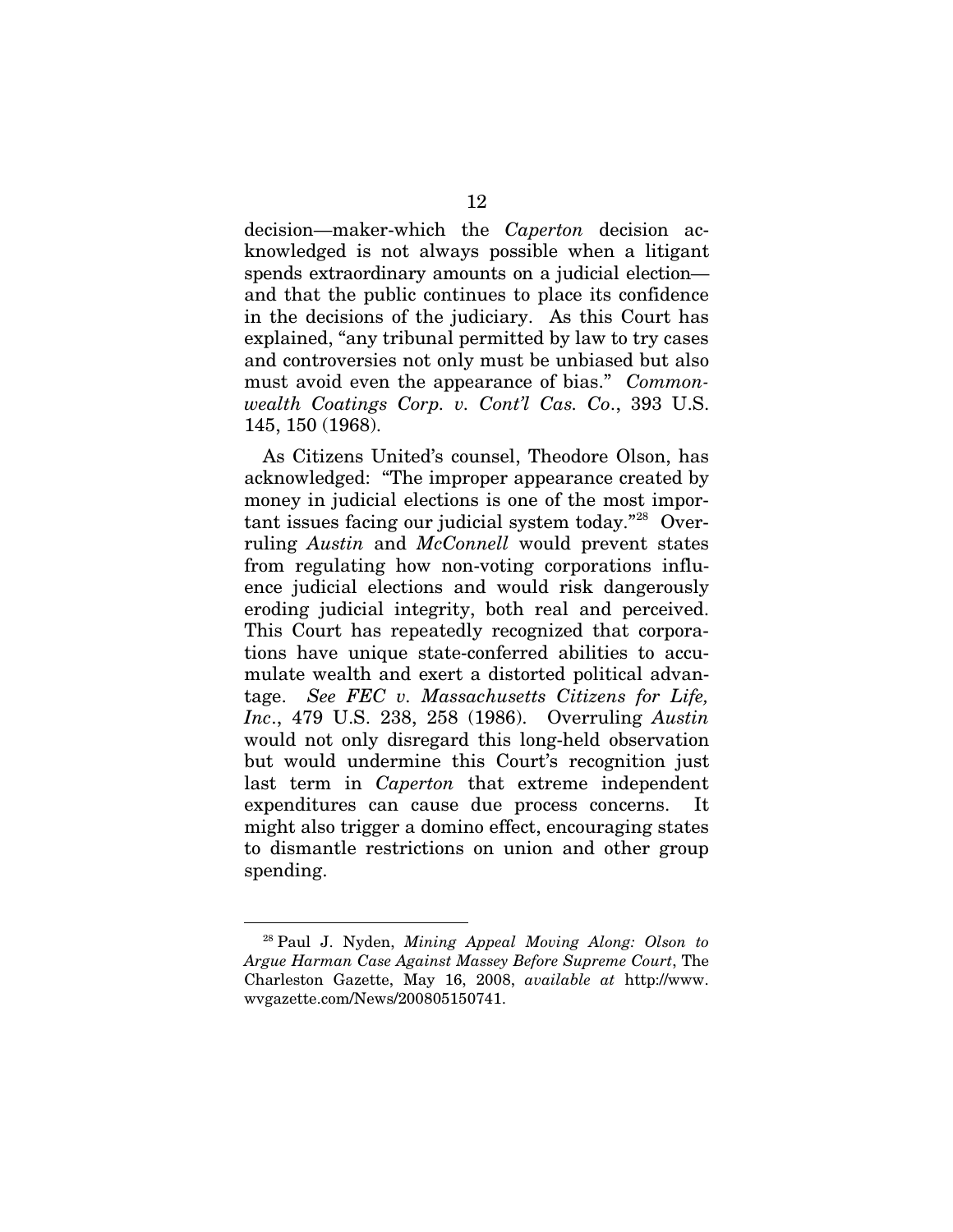In the words of Justice O'Connor: "Justice is a special commodity. The more you pay for it, maybe the less it's worth."[29](#page-22-0)

#### **A. The Public Believes That Money Spent In Campaigns Influences Judges' Decisions In Particular Cases.**

The appearance of bias is as dangerous as actual bias. Perceptions of a biased judiciary lead to distrust, which undermines the effective administration of justice. *See, e.g., White*, 536 U.S. at 789 (J. O'Connor, concurring) ("[E]ven if judges were able to suppress their awareness of the potential electoral consequences of their decisions and refrain from acting on it, the public's confidence in the judiciary could be undermined simply by the possibility that judges would be unable to do so."). Data repeatedly show that the public firmly believes that judicial outcomes are in fact influenced by campaign contributions.

- One recent survey conducted in 2007 for the Annenberg Public Policy Center showed that 69 percent of the public believe that raising money for elections affects a judge's rulings to a moderate or great extent.<sup>[30](#page-22-1)</sup>
- A 2002 study by the Texas State Bar and the Texas Supreme Court found that 79 percent

<span id="page-22-0"></span> <sup>29</sup> Stephen Kaufman, "Contributions to Judicial Races Worrisome, Justice O'Connor Says," (Oct. 2, 2008), *available at* http:// www.america.gov/st/usg-english/2008/October/20081006101039es namfuak0.1795618.html.

<span id="page-22-1"></span><sup>30</sup> Annenberg Public Policy Center, *Public Understanding of and Support for the Courts* 3 (2007), *available at* http://www. law.georgetown.edu/Judiciary/documents/finalversionJUDICIAL FINDINGSoct1707.pdf.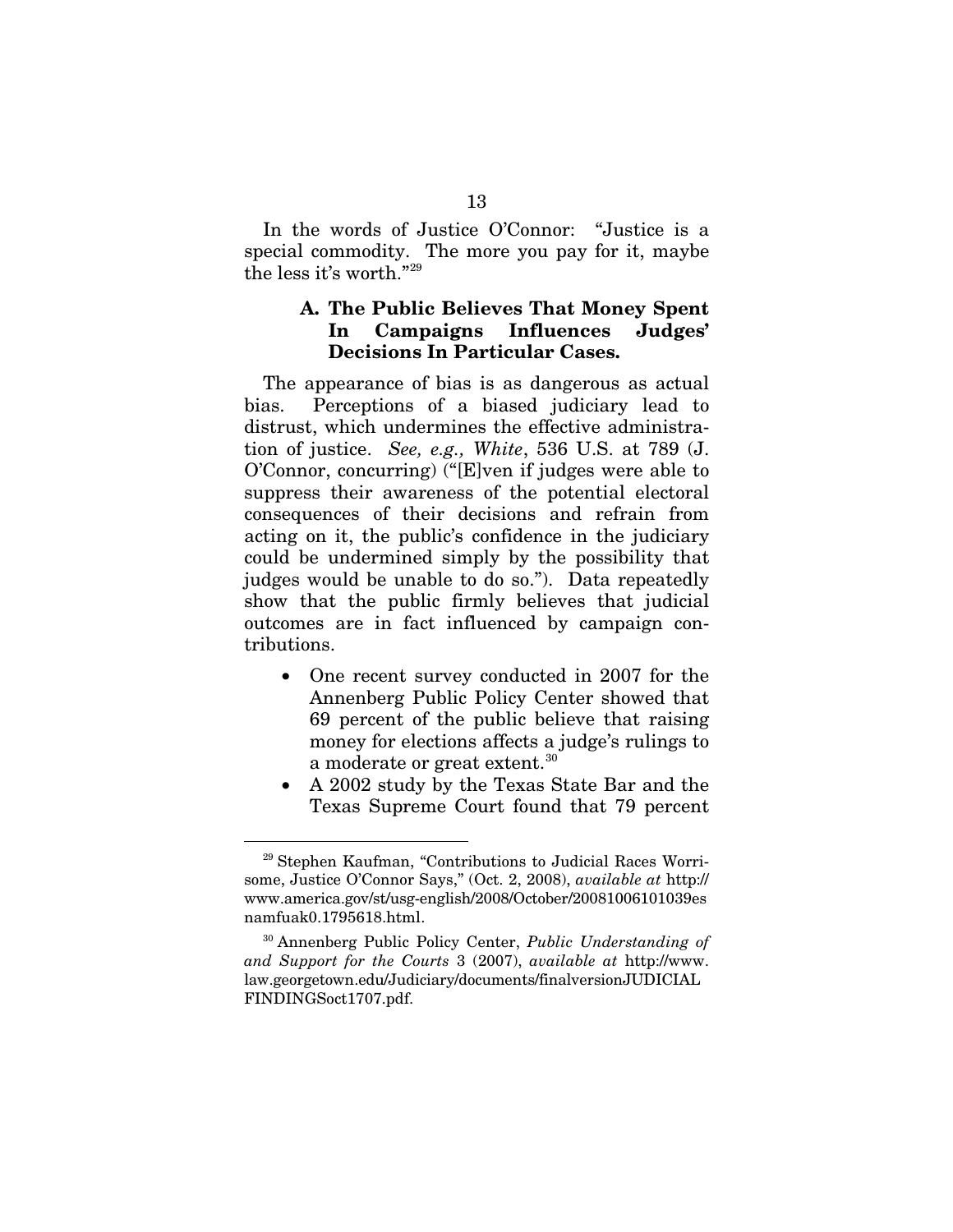of attorneys surveyed believed that campaign contributions have a significant influence on a judge's decision. $31$ 

• In 2004, 70 percent of Americans surveyed by Justice at Stake believed that judicial campaign contributions have at least some influence on judges' decisions in the courtroom.[32](#page-23-1) Likewise, in 2001, 76 percent of those surveyed believed campaign contribu-tions influence judges' decisions.<sup>[33](#page-23-2)</sup>

These surveys of the American public are consistent with recent academic research showing that "the receipt of campaign contributions can indeed threaten legitimacy. For many citizens, contributions to candidates for judicial office imply a conflict of interest, even a quid pro quo relationship between the donor and the judge, which undermines perceived impartiality and legitimacy."<sup>[34](#page-23-3)</sup>

These data indicate that elected courts are already facing a public perception of bias. Increasing

<span id="page-23-0"></span> <sup>31</sup> Alexander Wohl, *Justice for Rent,* The Am. Prospect, Nov. 30, 2002, *available at* http://www.prospect.org/cs/articles?article =justice\_for\_rent.

<span id="page-23-1"></span><sup>32</sup> Justice At Stake Campaign, *March 2004 Survey Highlights: Americans Speak Out On Judicial Elections* (2004), *available at* http://faircourts.org/files/ZogbyPollFactSheet.pdf.

<span id="page-23-2"></span><sup>33</sup> Greenberg Quinlan Rosner Research Inc. & Am. Viewpoint, *Justice At Stake Frequency Questionnaire* 4 (2001), *available at* http://www.gavelgrab.org/wp-content/resources/polls/JASNational SurveyResults.pdf.

<span id="page-23-3"></span><sup>34</sup> James L. Gibson and Gregory A. Caldeira, *Campaign Support, Conflicts of Interest, and Judicial Impartiality: Can the Legitimacy of Courts Be Rescued by Recusals?* 6 (2009), *available at* http://polisci.wustl.edu/media/download.php?page=faculty&pap er=157.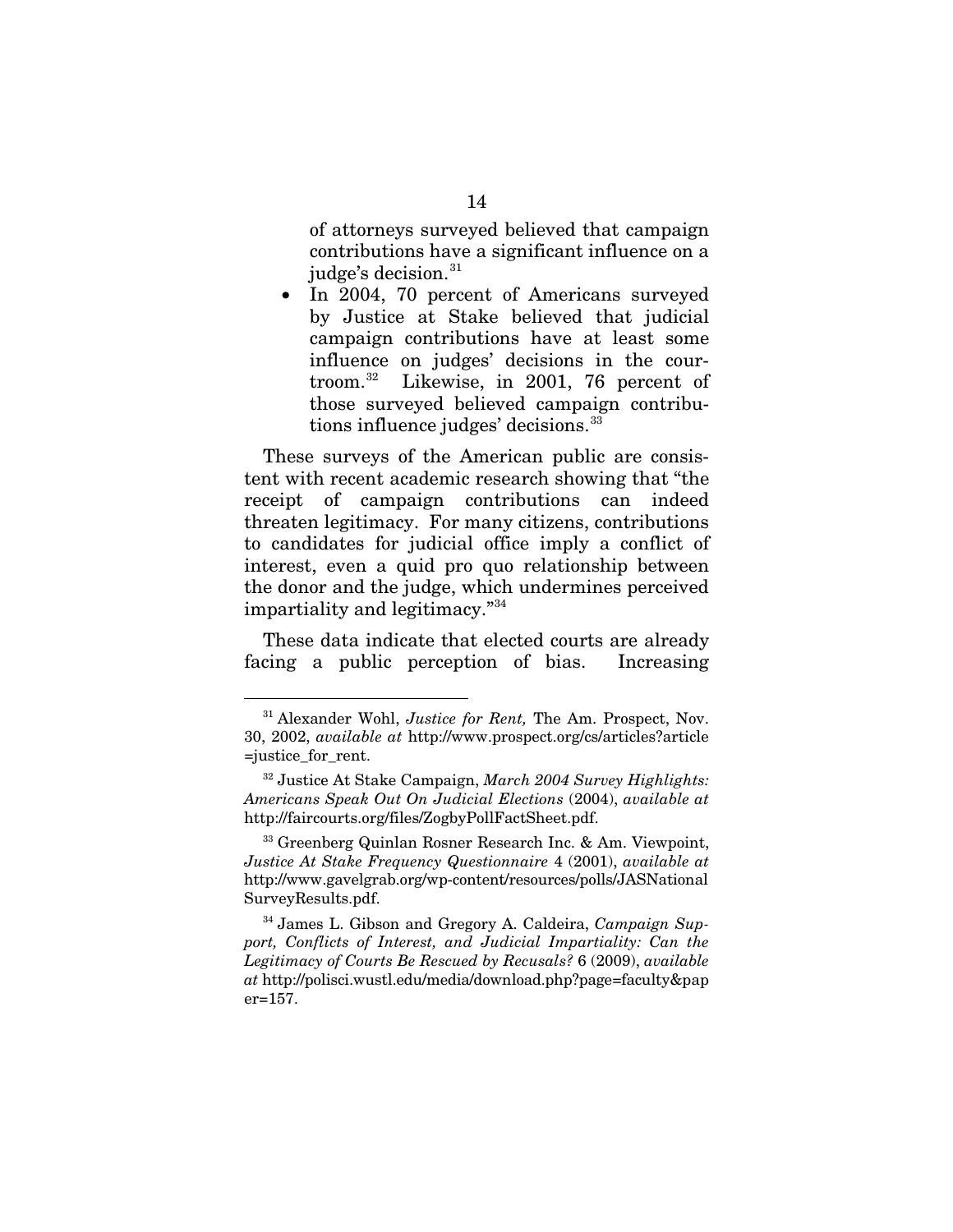expenditures and influence from corporations with cases before the courts would only exacerbate these concerns and stymie important reform efforts.

#### **B. There Is A Substantial Risk That Money Spent In Campaigns Affects Judicial Decisions.**

The effects of judicial campaign contributions and independent expenditures extend beyond public perception. Reports show that some campaign contributions are in fact correlated with positive procedural and substantive outcomes for donors, which certainly raises judicial integrity issues.

For example, a 2006 New York Times report reviewed twelve years of Ohio Supreme Court decisions and found that Ohio justices routinely sat on cases after having received campaign contributions from the parties involved; those justices then voted in favor of their contributors 70 percent of the time.<sup>[35](#page-24-0)</sup>

Likewise, a 2001 report concluded that "across the board, the more a petitioner [donated to candidates running for the Texas Supreme Court], the greater the likelihood that the court would accept a given petition."[36](#page-24-1)

Some judges have candidly acknowledged the practical implications of the cost of judicial campaigns for court decisions. In the same New York Times article, one Ohio justice candidly acknowledged:

<span id="page-24-0"></span> <sup>35</sup> Adam Liptak & Janet Roberts, *Campaign Cash Mirrors a High Court's Rulings*, N.Y. Times, Oct. 1, 2006, at A1, *available at* http://www.nytimes.com/2006/10/01/us/01judges.html.

<span id="page-24-1"></span><sup>36</sup> Texans for Public Justice, *Pay to Play: How Big Money Buys Access to the Texas Supreme Court* 10 (2001), *available at*  http://www.tpj.org/docs/2001/04/reports/paytoplay/paytoplay.pdf.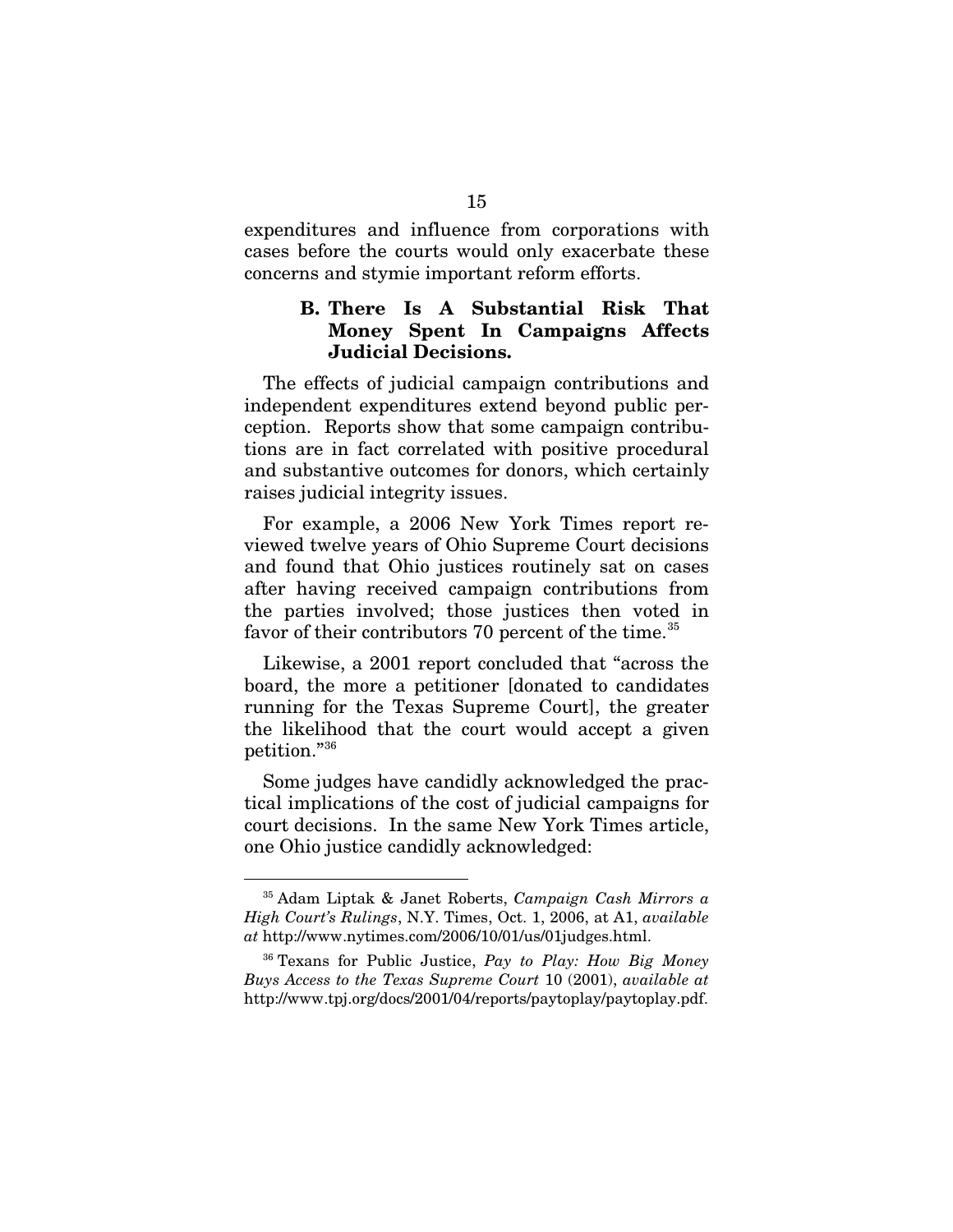"I never felt so much like a hooker down by the bus station in any race I've ever been in as I did in a judicial race," said Justice Paul E. Pfeifer, a Republican member of the Ohio Supreme Court. "Everyone interested in contributing has very specific interests."

"They mean to be buying a vote," Justice Pfeifer added. "Whether they succeed or not, it's hard to say."[37](#page-25-0)

As former California Supreme Court Justice Otto Kaus observed, trying to set aside the political consequences of high-profile judicial decisions as an elected judge is "like ignoring a crocodile in your bathtub."[38](#page-25-1)  There is no reason to doubt that the jaws of that crocodile would loom as large—or larger—if judges knew their decisions affected well-known corporate interests that had contributed to or expended large amounts on their judicial campaigns.<sup>[39](#page-25-2)</sup>

 <sup>37</sup> Liptak & Roberts, *supra* note 35, at A1.

<span id="page-25-1"></span><span id="page-25-0"></span><sup>38</sup> *White*, 536 U.S. at 789. (J. O'Connor, concurring) (citing Julian Eule, *Crocodiles in the Bathtub: State Courts, Voter Initiatives and the Threat of Electoral Reprisal*, 65 U. Colo. L. Rev. 733, 739 (1994)).

<span id="page-25-2"></span><sup>&</sup>lt;sup>39</sup> As the Court has observed, corporations also have the power to exert a corrosive and distorting influence. *Massachusetts Citizens for Life,* 479 U.S. at 257. Well-funded single-issue groups have an easier time influencing a "comparatively small, highly motivated block of voters to affect" a judicial election. *Public Financing of Judicial Campaigns*, *supra* note 2, at 18 (further stating that "these groups politicize judicial elections because they seek to link an incumbent's tenure in office to her position on a single, politically incendiary issue").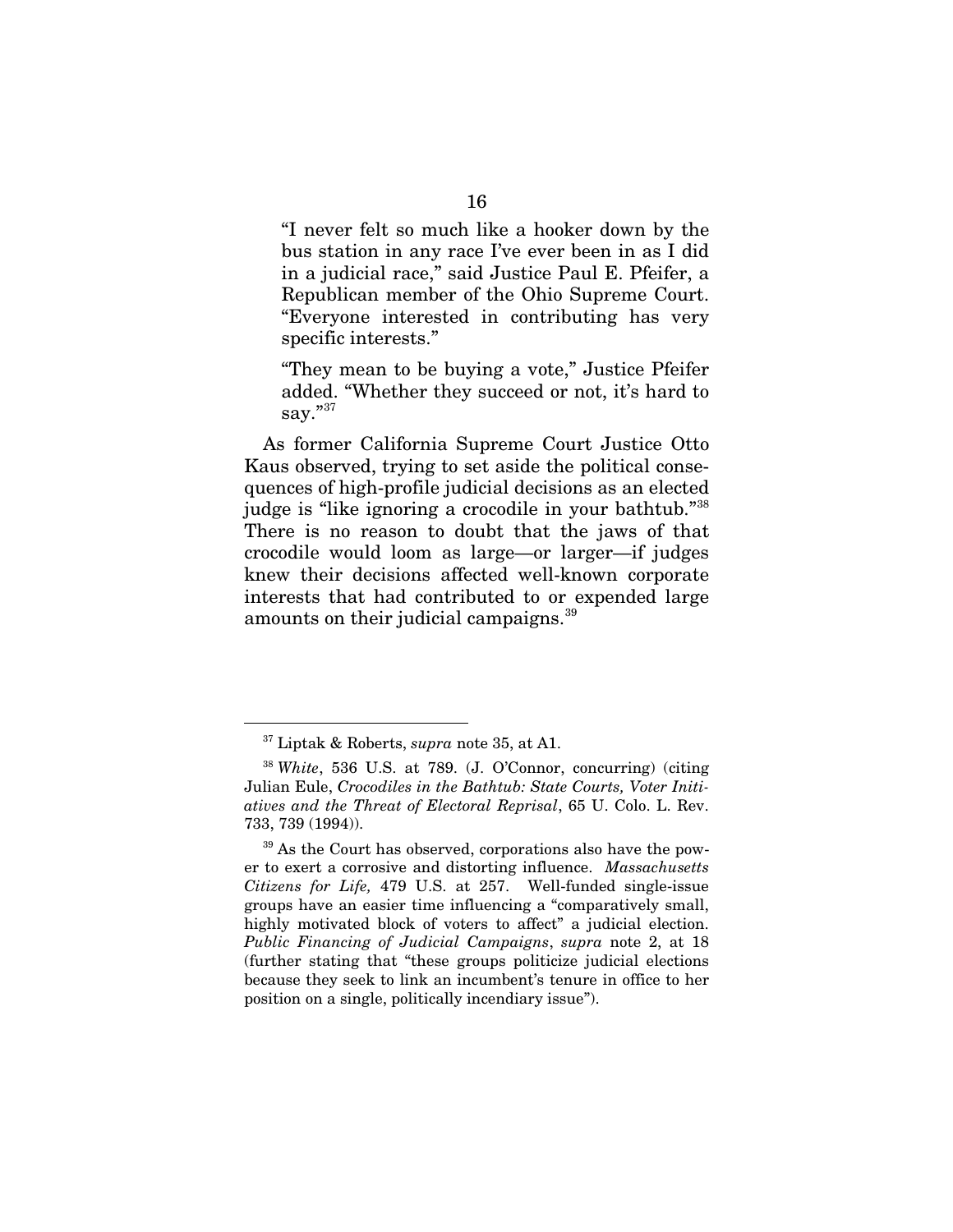### **C. Litigants, Including Corporations, Feel Undue Pressure To Spend Money In Campaigns When Finance Regulations Are Removed.**

The pressures created by corporate giving to judicial campaigns extend to businesses, as well. For example, in an *amicus* brief filed in *Dimick v. Republican Party of Minnesota*, 546 U.S. 1157 (2006), 39 national corporations explained that they "often have reasons for concern about—and many of them have had at least one experience of—receiving what appears to be less than fair and impartial justice in jurisdictions where they are not located and have not contributed to or been solicited by judicial candidates."[40](#page-26-0) The corrosive effect of corporate giving thus works in both directions. Overruling *Austin* increases the likelihood of an inverse scenario from that presented in *Caperton*, where a corporate litigant fears a lack of due process under law by virtue of not having contributed to or spent large amounts on a judicial election.

A legal environment that assures impartial and predictable outcomes serves the best interests of corporations. As the Committee for Economic Development has noted, the business community's belief "that justice is even-handed affects economic decision-making, reduces the perception of risk, and encourages consistent adherence to transparent rules of law." [41](#page-26-1)

<span id="page-26-0"></span> <sup>40</sup> Brief of *Amicus Curiae* Concerned Corporations in Support of Petitioners at 3, *Dimick v. Republican Party of Minn.*, 546 U.S. 1157 (2006) (No. 05-566), 2006 WL 42102.

<span id="page-26-1"></span><sup>41</sup> Brief of *Amicus Curiae* the Committee for Economic Development in Support of Petitioners at 5, *Caperton v. A.T. Massey*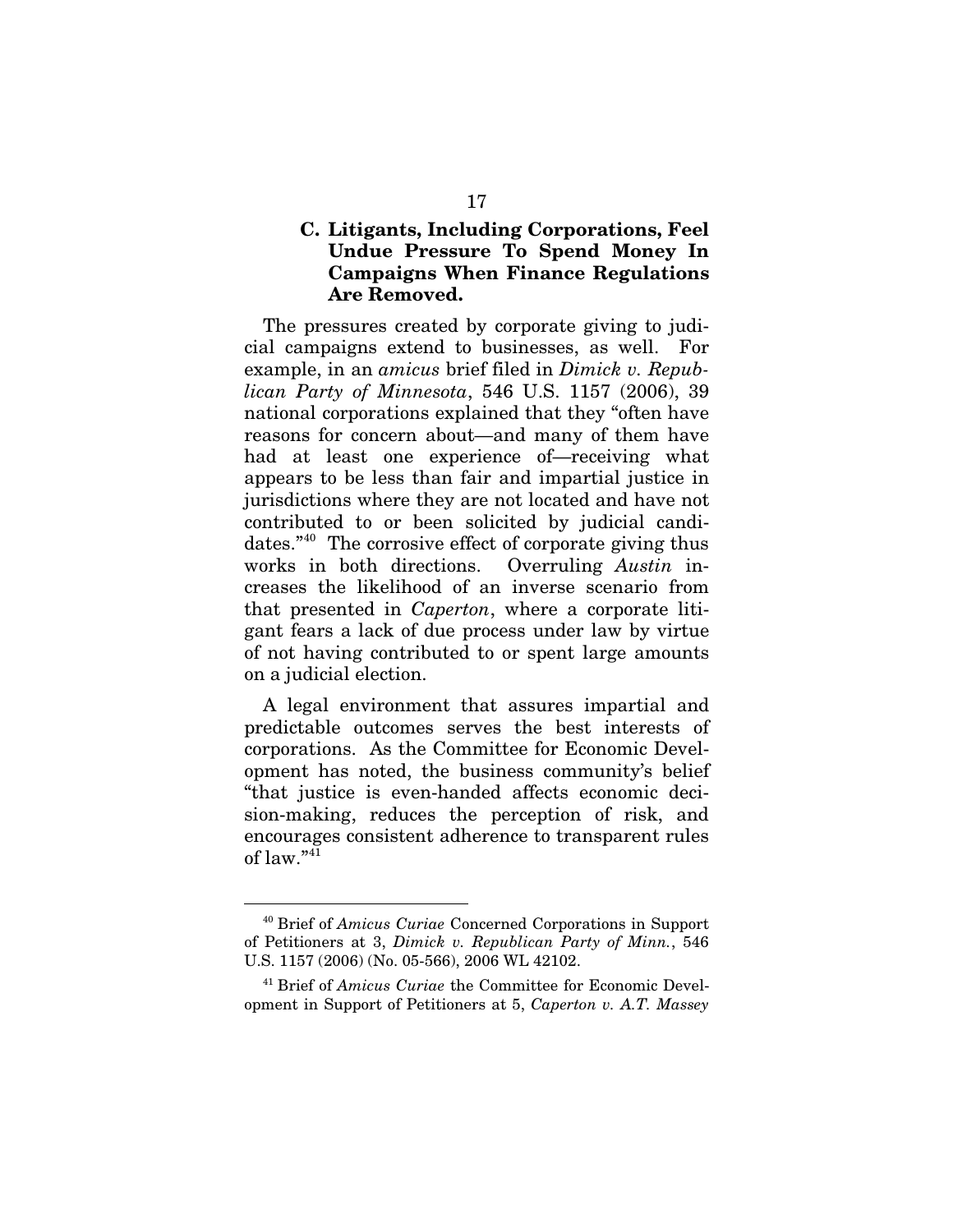Moreover, even where corporations have no intention of skewing the results of litigation, a high volume of corporate expenditures on judicial campaigns creates an appearance of seeking favor that adversely affects the public perception of both the courts and the corporations.

### **III. EXPANDING CORPORATE TREASURY SPENDING IN JUDICIAL ELECTIONS WOULD INCREASE** *CAPERTON* **DUE PROCESS CLAIMS.**

Just last term in *Caperton*, this Court acknowledged that self-interested campaign spending can in fact create a Fourteenth Amendment due process threat to the guarantee of an impartial tribunal. The Court explained that "[j]ust as no man is allowed to be a judge in his own cause, similar fears of bias can arise when-without the consent of the other parties-a man chooses the judge in his own cause." *Caperton*, 129 S.Ct. at 2265. In *Caperton*, the Court held that campaign contributions and expenditures are unconstitutionally dangerous where "under a realistic appraisal of psychological tendencies and human weakness" the spending "poses such a risk of actual bias or prejudgment" that the elected judge cannot implement the guarantee of due process and there would be a "possible temptation to the average judge to lead him not to hold the balance nice, clear and true." *Id*. at 2263-64.

Both the majority and the dissent in *Caperton* worried that the decision may be used to bring "*Caperton* motions" in multiple other cases where a judge sits on a case involving a campaign supporter.

-

*Coal Co. Inc.*, 129 S.Ct. 2252 (2009) (No. 08-22), 2008 WL 3165832.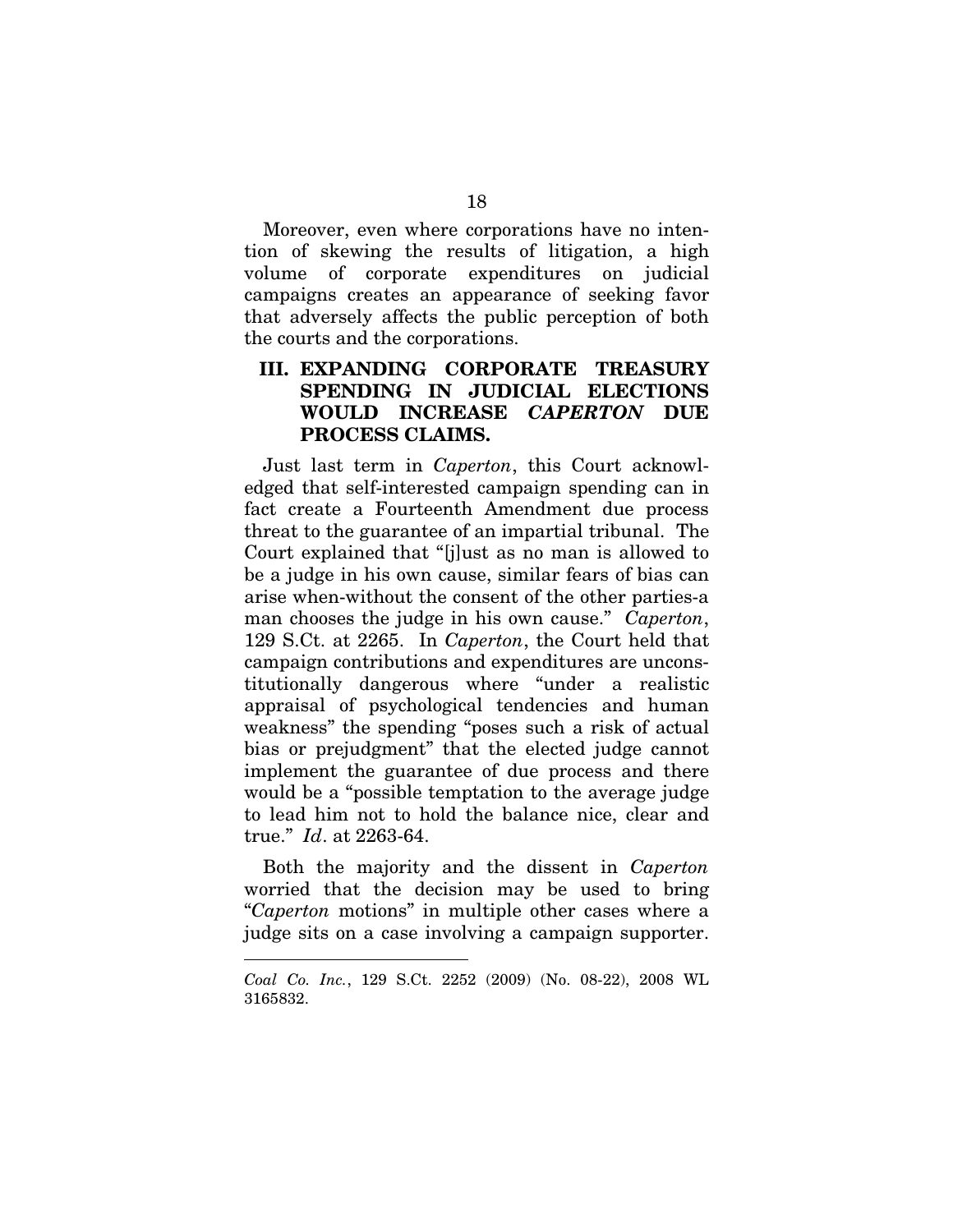*See id*. at 2265 (J. Kennedy), 2272 (C.J. Roberts, dissenting). However, the majority argued that the *Caperton* fact pattern was an exceptional and extreme one, not likely to be seen again because in that case just one individual had spent more than \$3 million on a single campaign. *Id*. at 2265.

If corporate treasury spending were unleashed on judicial campaigns, it would inevitably escalate the cost and controversy of judicial elections. There is no reason to doubt that, in a regime lacking the regulations permitted by *Austin* and *McConnell,* corporations with their "immense aggregations of wealth" would make expenditures of *Caperton* magnitude more commonplace in judicial elections-causing a spike in legitimate *Caperton* recusal and due process motions. And, as other groups felt pressure to match this corporate treasury spending, these issues would only snowball. Relying so much on the due process limitations articulated in *Caperton* would be highly risky, since that decision was not intended to supplant an overarching framework of state regulation designed to preserve the integrity of the judiciary amid a rising tide of campaign expenditures.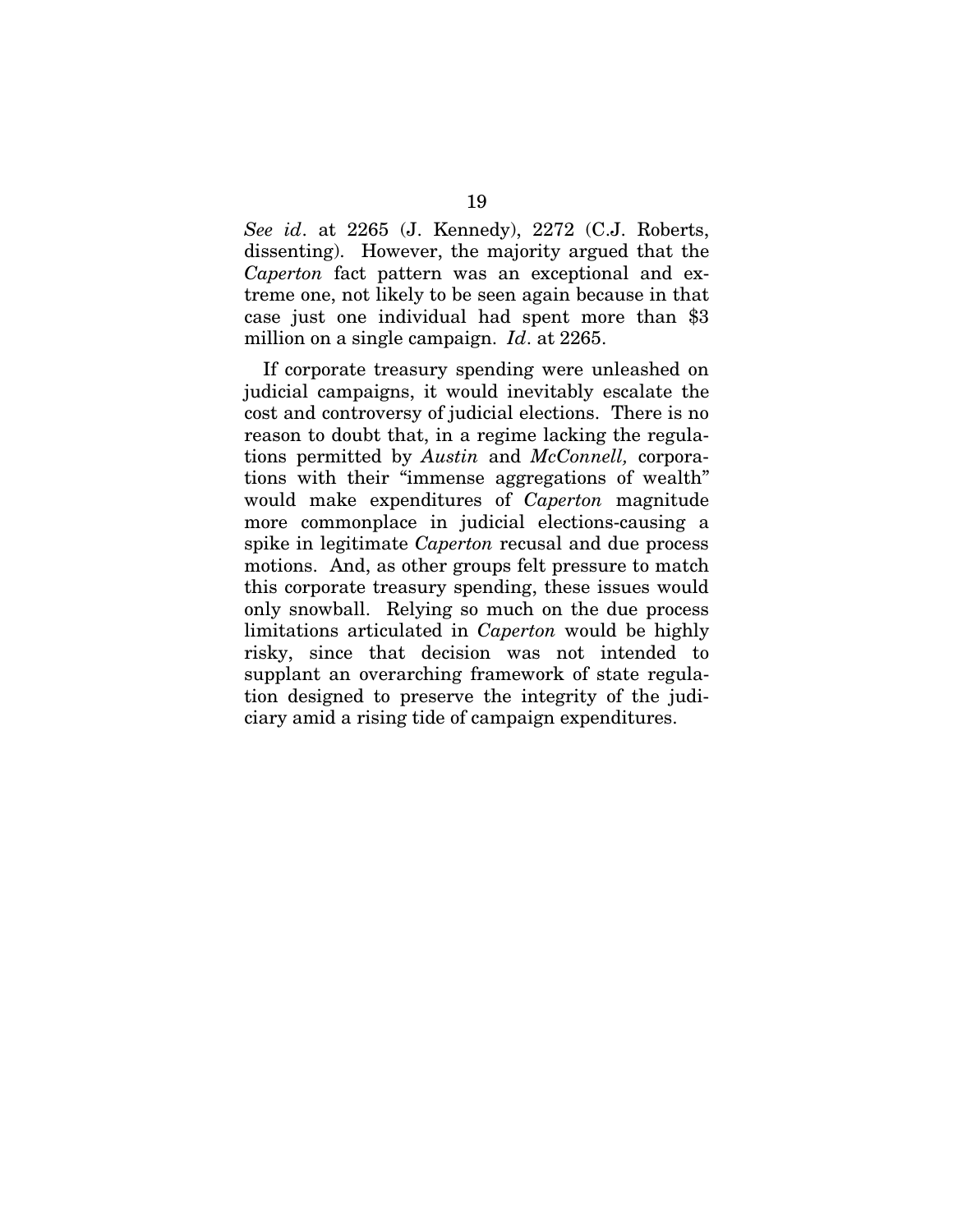#### **CONCLUSION**

Overruling this Court's well-reasoned and longstanding precedents in *Austin* and *McConnell* could dramatically skew the future course of the judiciary in America. Courts can only be impartial if they are independent. To ensure due process, judges must be able to make decisions without looking over their shoulders at wealthy donors whose cases they must decide. *Austin* and *McConnell* should not be overruled.

Respectfully submitted,

JAMES E. SCARBORO \* JESSICA A. SHOEMAKER ARNOLD & PORTER LLP 370 17th Street, Suite 4500 Denver, Colorado 80202 (303) 863-1000

\* Counsel of Record July 31, 2009

*Counsel for Amici Curiae*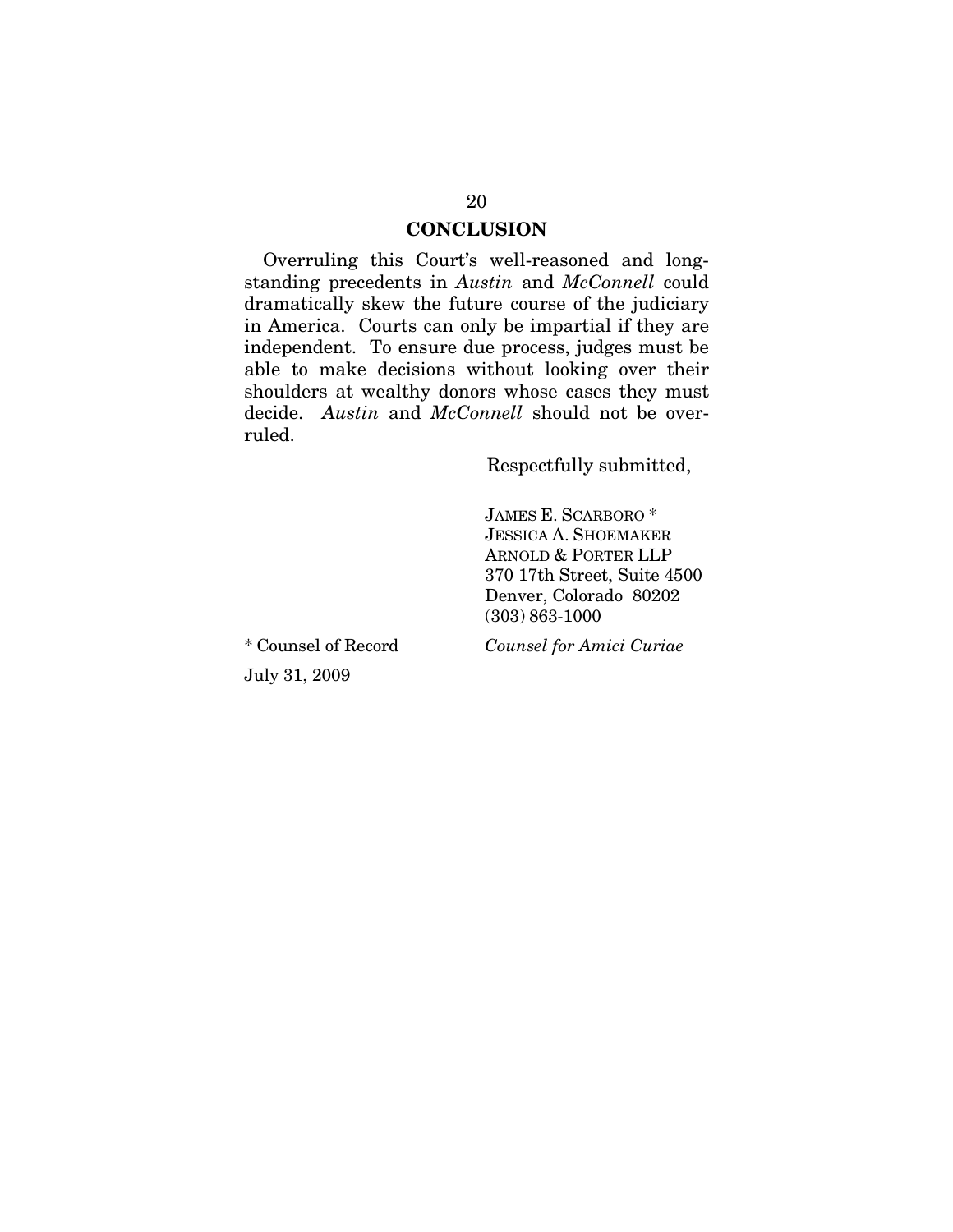### **APPENDIX**

#### LIST OF *AMICI CURIAE*

Justice at Stake is a non-partisan campaign of more than 50 organizations working to keep courts fair and impartial. Justice at Stake Campaign partners educate the public and work for reforms to keep special interest pressure out of the courtroom.<sup>[1](#page-30-0)</sup>

The American Judicature Society works to maintain the independence and integrity of the courts and increase public understanding of the justice system. Founded in 1913, the society is a non-partisan organization with a national membership of judges, lawyers and other citizens interested in the administration of justice. Its mission is to secure and promote an independent and qualified judiciary and fair system of justice.

The Center for Governmental Studies (CGS), a non-profit, non-partisan organization, helps civic organizations, decision-makers and the media to strengthen democracy and improve government processes by providing rigorous research, nonpartisan analysis, strategic consulting and innovative media models of public information and civic engagement. CGS has issued two reports on judicial campaign financing, one concerning Los Angeles County's judicial elections and one regarding North Carolina's judicial public campaign financing program.

<span id="page-30-0"></span><sup>&</sup>lt;sup>1</sup> The arguments expressed in this brief do not necessarily express the opinion of every Justice at Stake partner or board member. Members of Justice at Stake's board of directors who are sitting judges did not participate in the formulation or approval of this brief.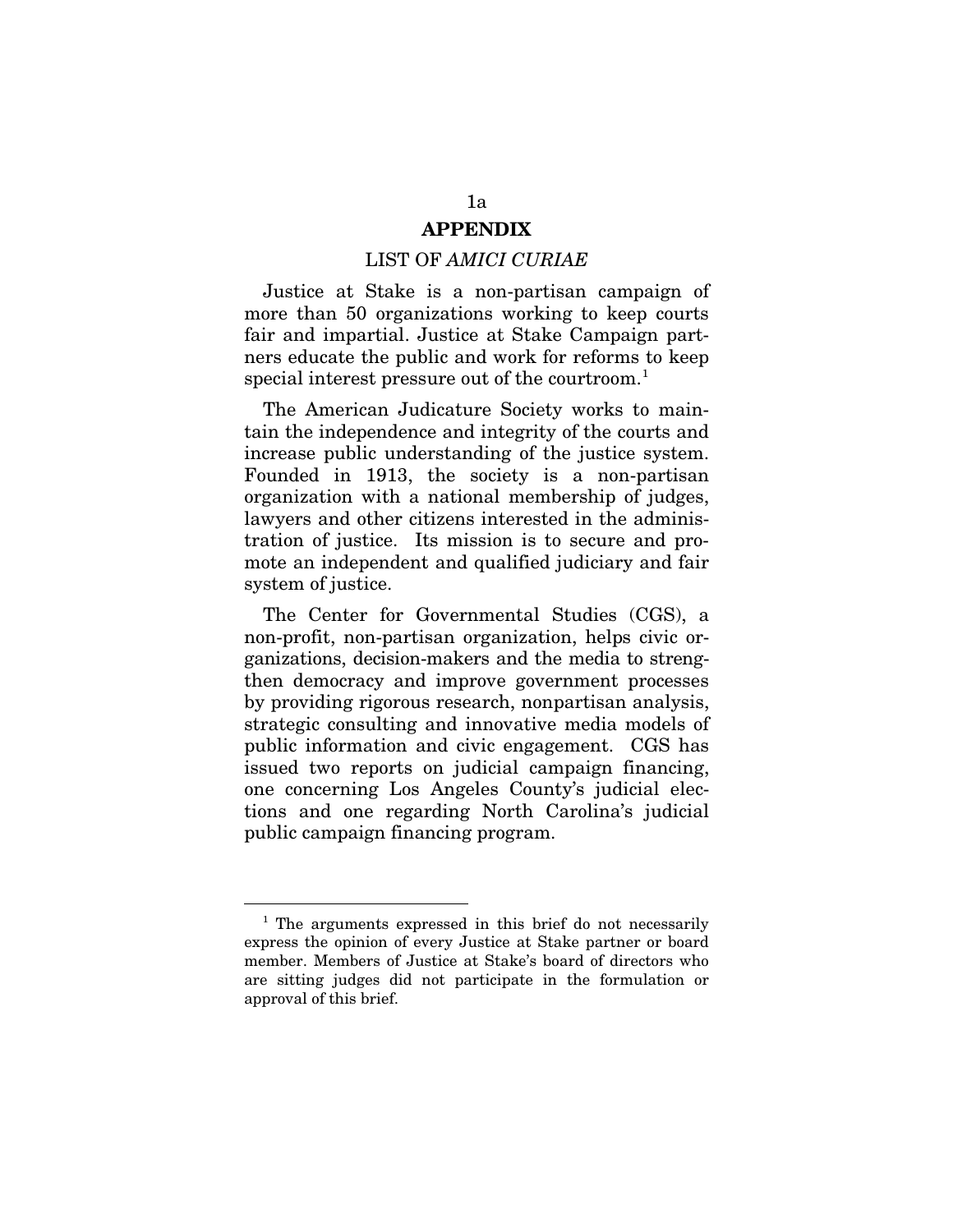The Citizen Advocacy Center is a non-profit community legal organization dedicated to building democracy by strengthening the citizenry's capacities, resources, and institutions for self-governance. Since 1994, Citizen Advocacy Center community lawyers have empowered the citizenry to be active participants in the democratic process as well as protected the rights of the citizenry to ensure such participation is meaningful.

Common Cause is one of the nation's oldest and largest citizen advocacy organizations, with organizations in 35 states, and nearly 400,000 members and activists around the country. Common Cause is a strong proponent of fair and impartial judiciary, and supports reform initiatives for judicial election, selection and retention that eliminate the undue influence of special interest money on the judiciary. Common Cause seeks such reforms through state chapters in many states, including Georgia, Ohio, Pennsylvania, and Wisconsin.

The Colorado Judicial Institute is a 29-year old non-partisan, non-profit organization that seeks to preserve and enhance the independence and excellence of Colorado courts, further public understanding of the Colorado judicial system, and ensure that the courts meet the needs of the people.

Democracy North Carolina is a non-partisan organization that uses research, organizing, coalitionbuilding, and public education to enhance the vitality of democracy in North Carolina and help fulfill the promise of "one person, one vote." It was a major leader in the successful effort to make North Carolina the first state in the nation with a robust public financing program for candidates in statewide judicial elections.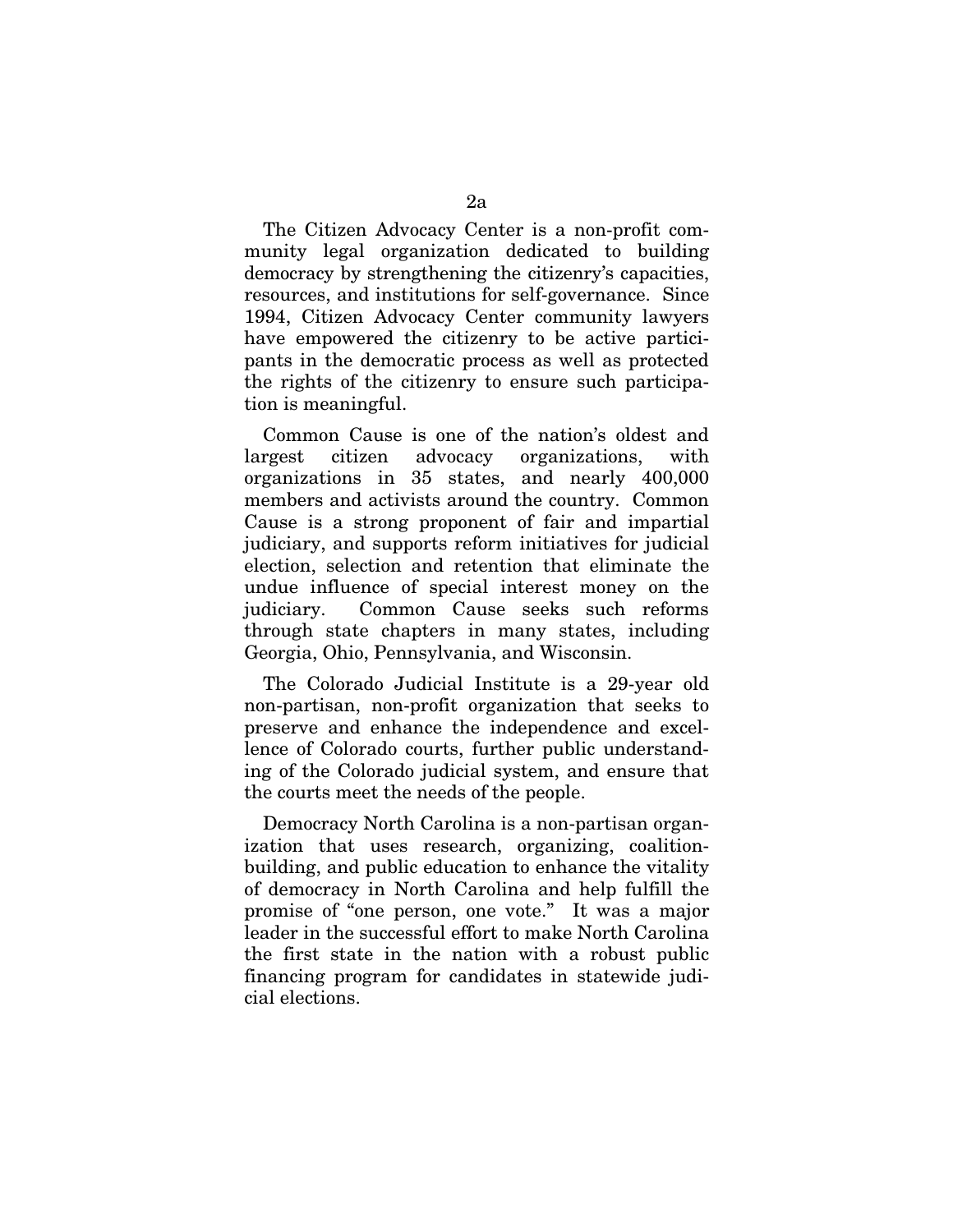The Illinois Campaign for Political Reform is a nonprofit, non-partisan public interest group that conducts research and advocates reforms to promote public participation, address the role of money in politics and encourage integrity, accountability and transparency in government.

Justice for All is the Arizona counterpart to Justice at Stake. Justice for All is dedicated to the preservation of an independent, impartial judiciary and the merit selection/retention system of appointing and retaining judges.

The Michigan Campaign Finance Network conducts research and provides public education on money in Michigan politics. It has published analysis of the last five Michigan Supreme Court election campaigns.

The North Carolina Center for Voter Education is dedicated to improving the quality and responsiveness of elections through public education and research. The Center is a non-partisan, non-profit organization based in Raleigh, North Carolina.

Ohio Citizen Action was founded in 1975 and has 80,0000 members. Ohio Citizen Action's Money in Politics Project has identified sources of campaign contributions and the economic and policy interests of donors.

Pennsylvanians for Modern Courts is a statewide non-profit, non-partisan organization founded to improve and strengthen the justice system in Pennsylvania by reforming the judicial selection process; improving court administration, court financing and the jury system; eliminating bias; and assisting citizens in navigating the courts and the justice system, whether as litigants, jurors, or witnesses. The organ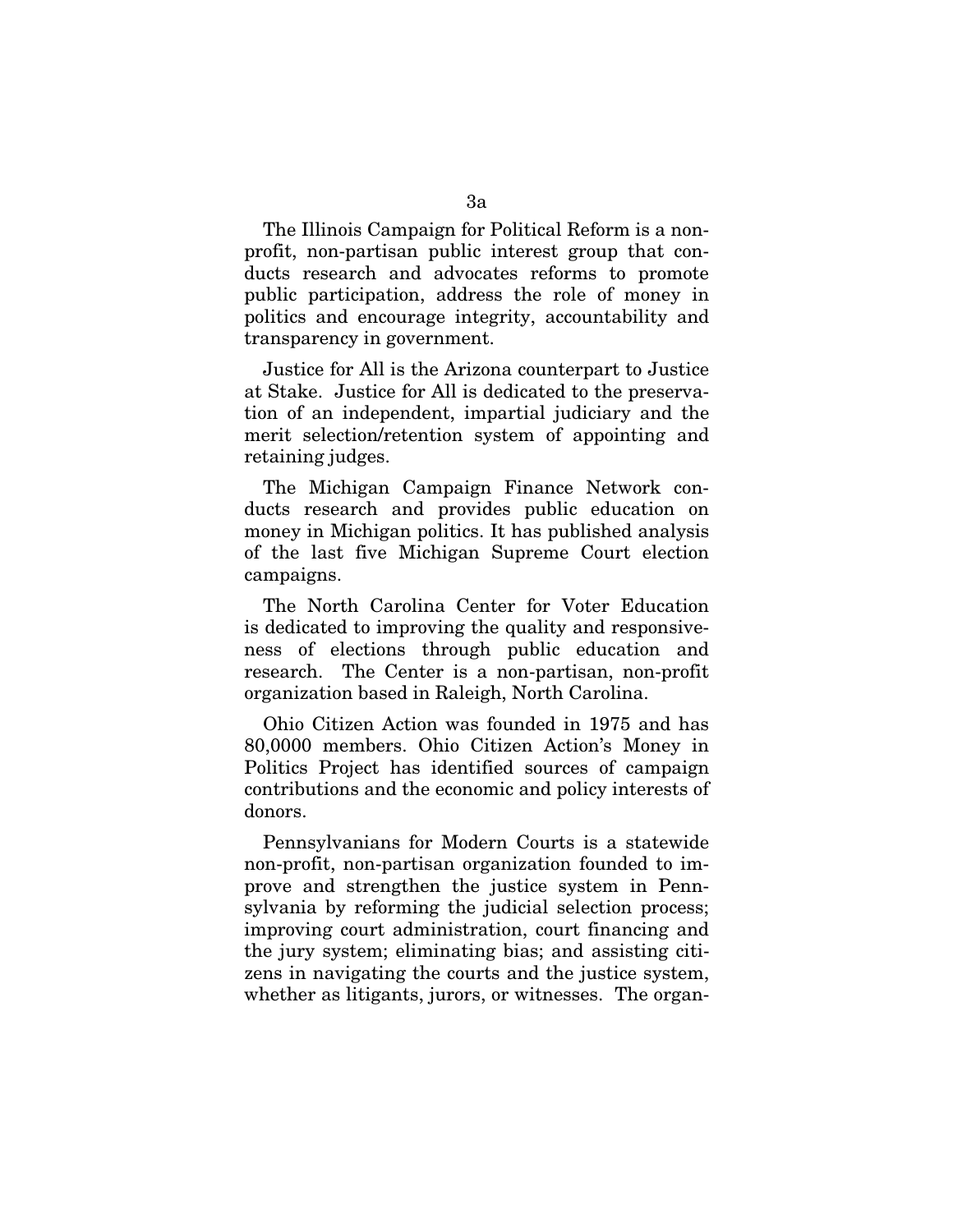ization's mission is to ensure that Pennsylvania has fair and impartial courts that serve all Pennsylvanians.

Public Campaign is a non-profit, non-partisan organization dedicated to campaign reform that dramatically reduces the role of special interest money in American politics. Public Campaign works for reform with a broad range of organizations, including local community groups and national organizations whose members are not fairly represented under the current campaign finance system.

TakeAction Minnesota's mission is to unite the power of diverse individuals, communities, and organizations in active grassroots democracy that builds social, racial, and economic justice.

Texans for Public Justice is a Texas-based nonprofit research and advocacy organization established in 1997. One of the organization's missions is to research the role of campaign contributions in the Texas judicial system and to promote a range of judicial reforms.

Transparency International-USA works in the U.S. and abroad to combat corruption and promote transparency and integrity in government, business and development assistance.

The Wisconsin Democracy Campaign is a nonpartisan watchdog group that tracks the money in state politics and advocates for campaign finance reform and other reforms promoting clean, open and honest government.

The Chicago Council of Lawyers is a public interest bar association which strives for the fair and effective administration of justice.